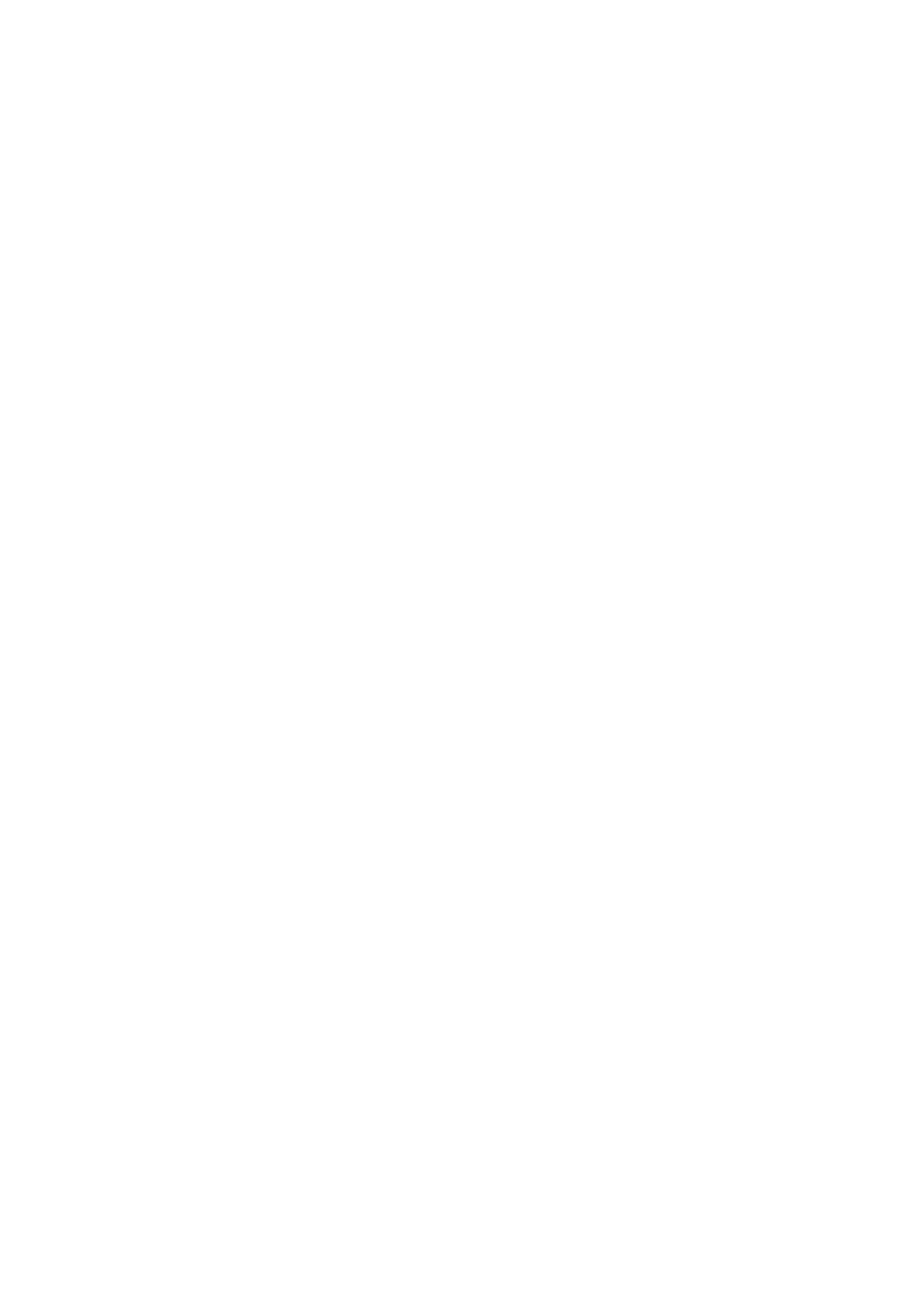

# **Scotland Excel**

# **Standing Orders Relating to Contracts**

**2016**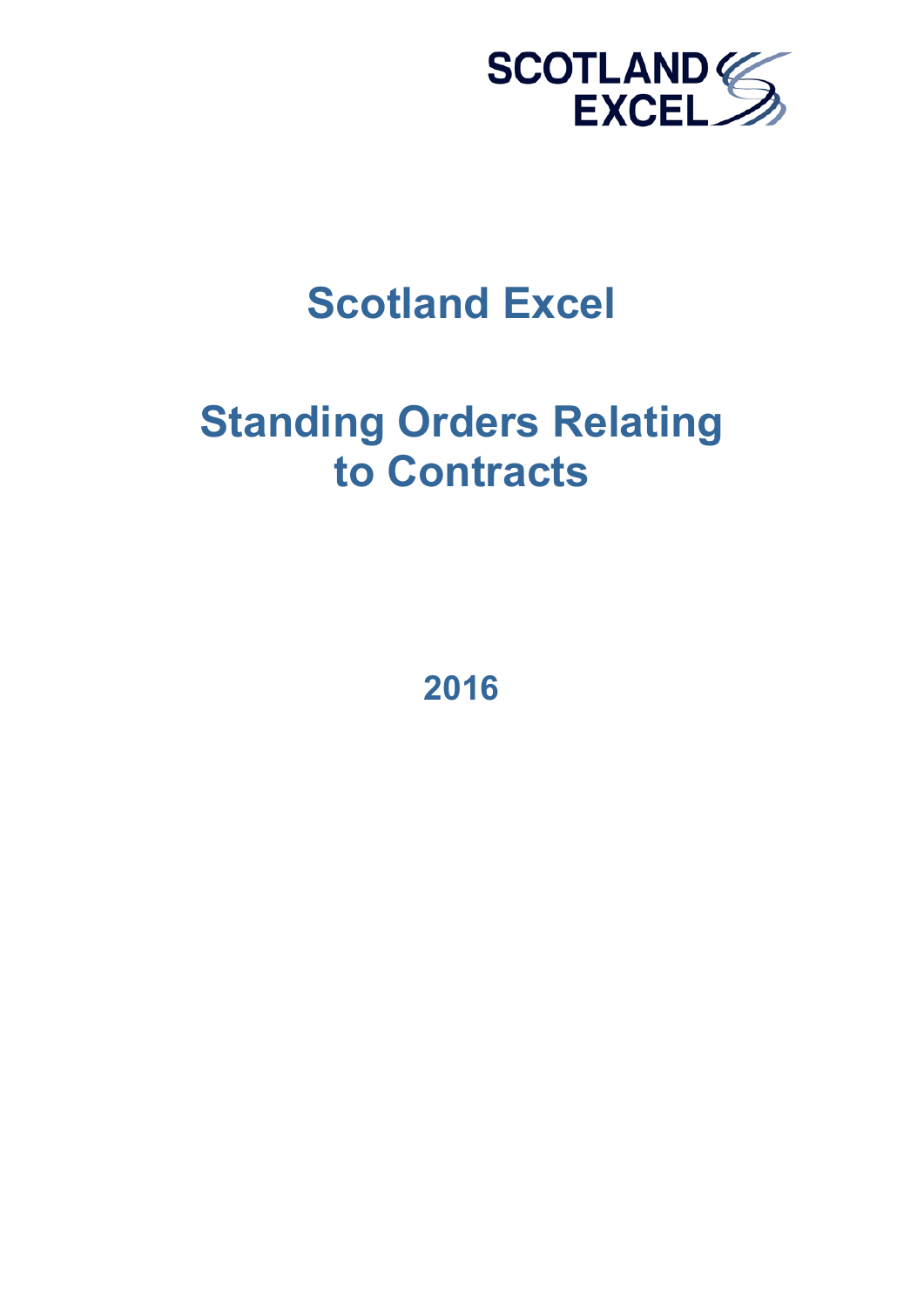# **Standing Orders Relating to Contracts - 2016**

# **Contents:**

| 1  |                                                               |
|----|---------------------------------------------------------------|
| 2  |                                                               |
| 3  | Suspension, Variation and Revocation of Standing Orders  7    |
| 4  |                                                               |
| 5  |                                                               |
| 6  |                                                               |
| 7  |                                                               |
| 8  |                                                               |
| 9  |                                                               |
| 10 |                                                               |
| 11 |                                                               |
| 12 |                                                               |
| 13 |                                                               |
| 14 | Negotiated Procedure without Prior Publication of a Notice 13 |
| 15 |                                                               |
| 16 |                                                               |
| 17 |                                                               |
| 18 |                                                               |
| 19 |                                                               |
| 20 |                                                               |
| 21 |                                                               |
| 22 |                                                               |
|    | 23 Checking of Tenders & Post Tender Negotiations  22         |
|    |                                                               |
| 25 |                                                               |
| 26 |                                                               |
| 27 |                                                               |
| 28 |                                                               |
|    |                                                               |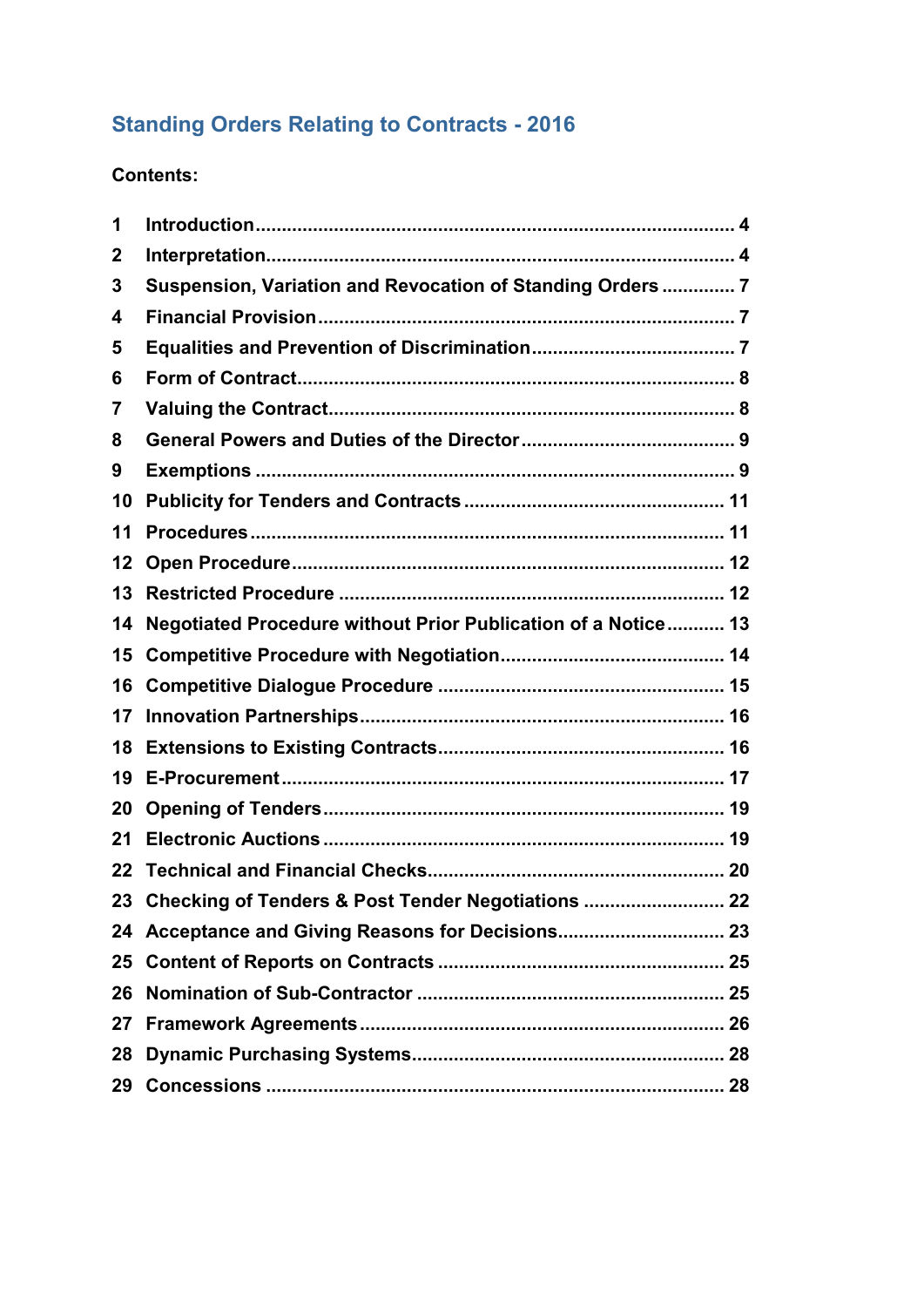| 32 Assignation, Sub-Contracting, Termination and Modification  30 |  |
|-------------------------------------------------------------------|--|
|                                                                   |  |
| 34 Prevention of Collusion and Corrupt or Illegal Practices  31   |  |
|                                                                   |  |
|                                                                   |  |
|                                                                   |  |
|                                                                   |  |
|                                                                   |  |
|                                                                   |  |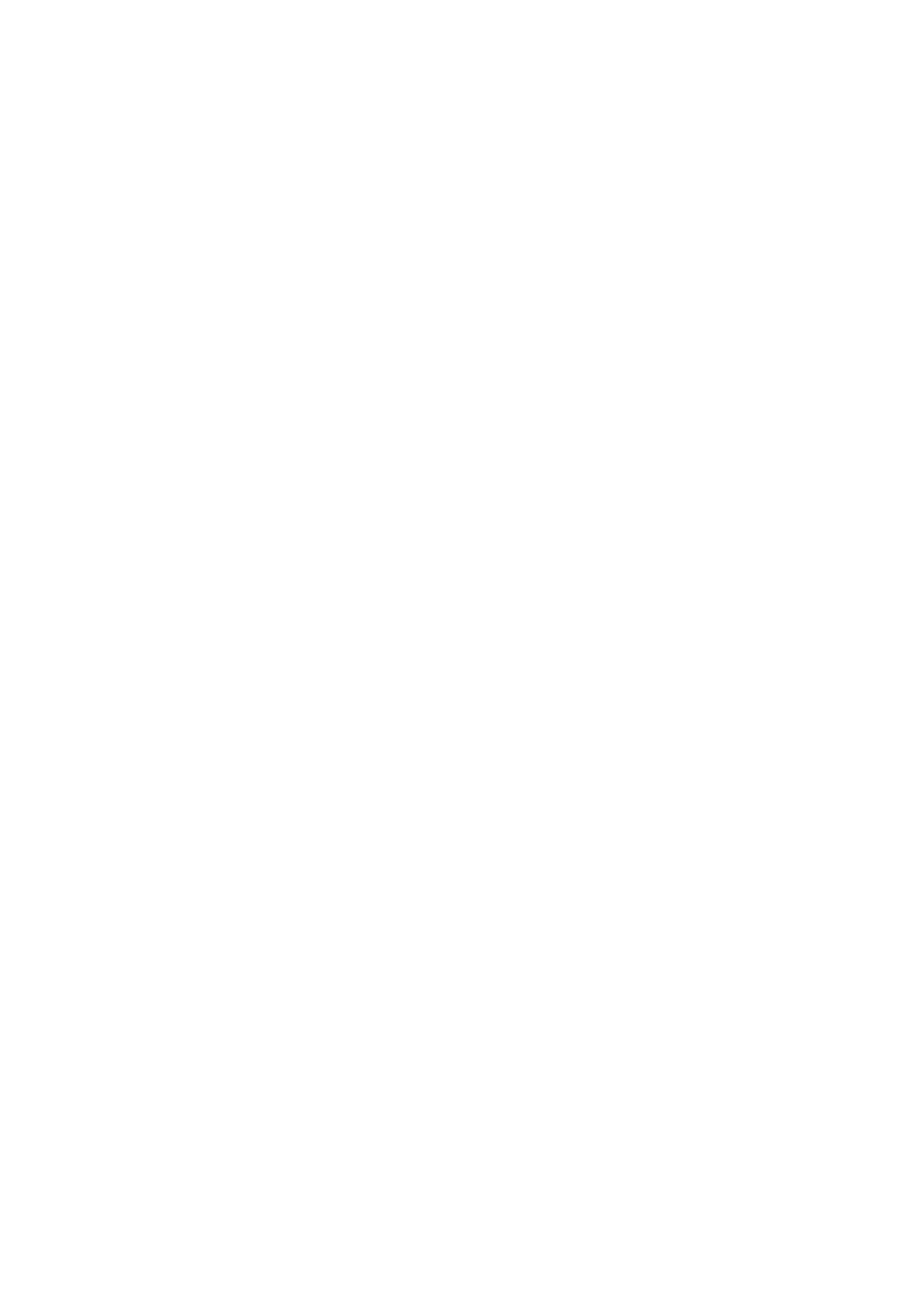# <span id="page-6-0"></span>**1 Introduction**

- 1.1 These Standing Orders are made under Section 81 of the Local Government (Scotland) Act, 1973 and shall apply to the making of all contracts by or on behalf of Scotland Excel. For the avoidance of doubt, the term "contract" includes any form of agreement, written or unwritten, to which Scotland Excel is a party which creates rights and/or responsibilities for any of the parties involved.
- 1.2 The Standing Orders are subject to any overriding requirements of:
	- a) EU Directive 2014/24/EU on public procurement; EU Directive 2014/23/EU on the award of concession contracts; and any Scottish legislation implementing these Directives (the "EU Procurement Rules");
	- b) the Procurement Reform (Scotland) Act 2014 and all regulations and guidance made under and in terms of that Act (the "Procurement Reform Rules"); and
	- c) the relevant provisions of the Treaty on the Functioning of the European Union particularly the principles of equal treatment, non discrimination and transparency ("the Treaty Principles").
- 1.3 All contracts let by or on behalf of Scotland Excel, regardless of whether any such contracts are otherwise exempt from the application of these Standing Orders, shall be subject to an obligation to seek best value and to be able to demonstrate fairness, non-discrimination, equal treatment and transparency in the contract procedure chosen to all parties having an interest in that procedure.

#### <span id="page-6-1"></span>**2 Interpretation**

- 2.1 For the purposes of these Standing Orders the following words and expressions shall have the meanings given to them in this Standing Order:
	- (a) any reference to "a signature" or "signed" includes reference to a signature or being signed using electronic means;
	- (b) "electronic means" means electronic equipment for the processing (including digital compression) and storage of data which is transmitted, conveyed and received by radio, by wire, by optical means or by other electromagnetic means;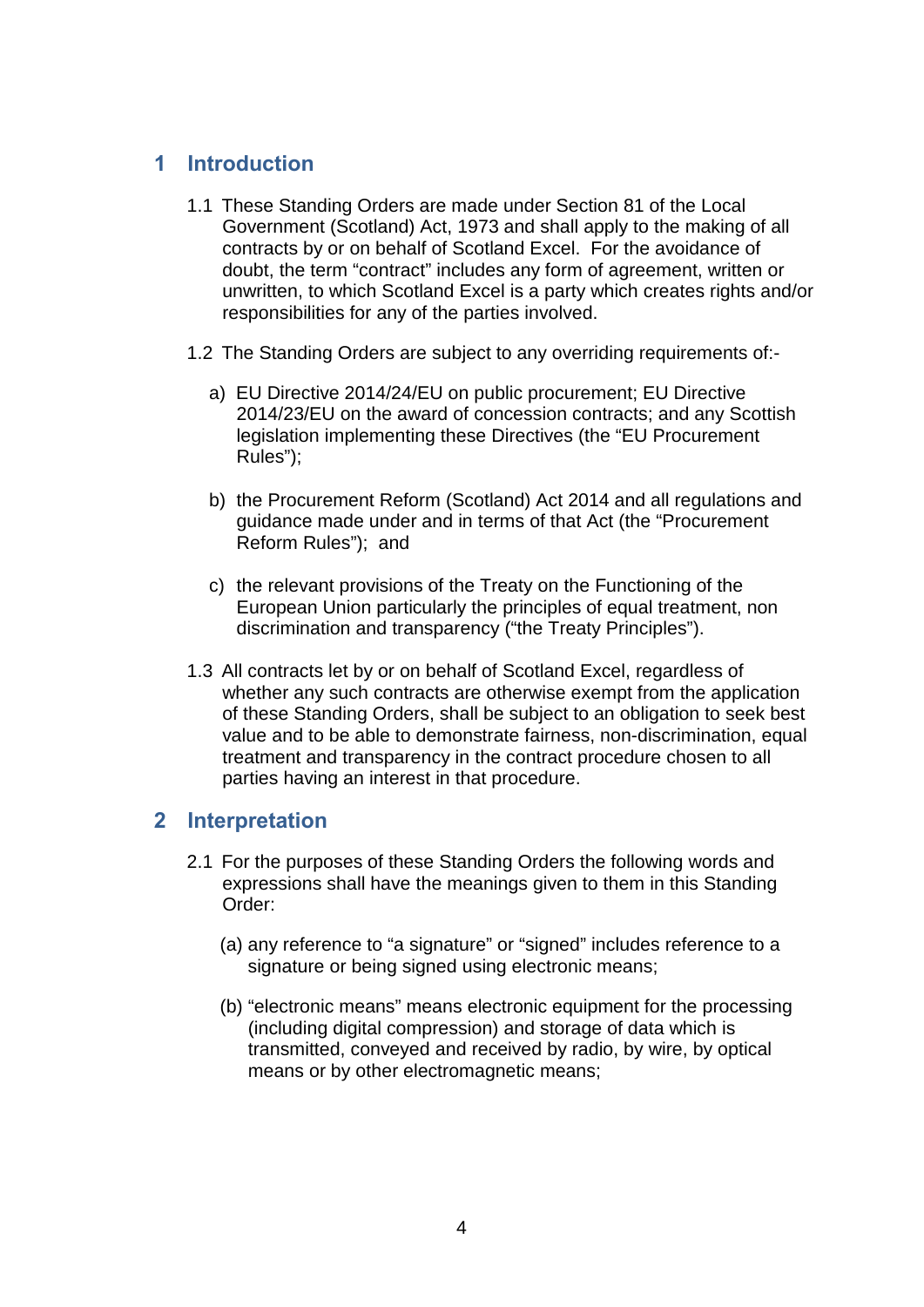- (c) "written" or "in writing" means any expression consisting of words or figures which can be read, reproduced and subsequently communicated. It may include information which is transmitted and stored by electronic means;
- (d) "the Chief Executive Officers Management Group" means the group of that name established under the Terms and Conditions of Scotland Excel and having responsibility for the overall supervision and monitoring of the performance of the Director and the Scotland Excel staff in delivering Scotland Excel's annual business plan objectives;
- (e) "the Clerk" means the Head of Corporate Governance of Renfrewshire Council or his nominee;
- (f) "Contract Documents" means the documents to be used in any tendering procedure and where different those intended to form part of any contract following on from a tendering procedure. It includes, but is not restricted to, the ESPD, the invitation to tender for or to negotiate a contract, the proposed conditions of contract, the specification or the description of the goods, services or works required by Scotland Excel and any Bills of Quantities and includes any such documents or their equivalents issued using electronic means;
- (g) "the Director" means the officer appointed by the Joint Committee to have overall responsibility for the operational performance of Scotland Excel or her nominee;
- (h) "ESPD" means the European Single Procurement Document;
- (i) "the EU Procurement Rules" is defined in Standing Order 1.2 a);
- (j) "the Threshold" for the purpose of these Standing Orders refers to the threshold under Article 4 (c) of Directive 2014/24/EU (the threshold for public supply and service contracts awarded by subcentral contracting authorities). The sterling equivalent is currently £164,176, but is recalculated every second year on 1 January of that year. The next change is due on 1 January 2018;
- (k) "Executive Sub-Committee" means the sub-committee of that name appointed by the Joint Committee in accordance with the Terms and Conditions of Scotland Excel and having such role and functions as determined by the Joint Committee. Any references to the Executive Sub-Committee shall be treated as references to the Joint Committee;
- (l) "the Functions" means the general purchasing functions that the Member Authorities wish to carry out jointly all as more particularly described in the Terms and Conditions of Scotland Excel;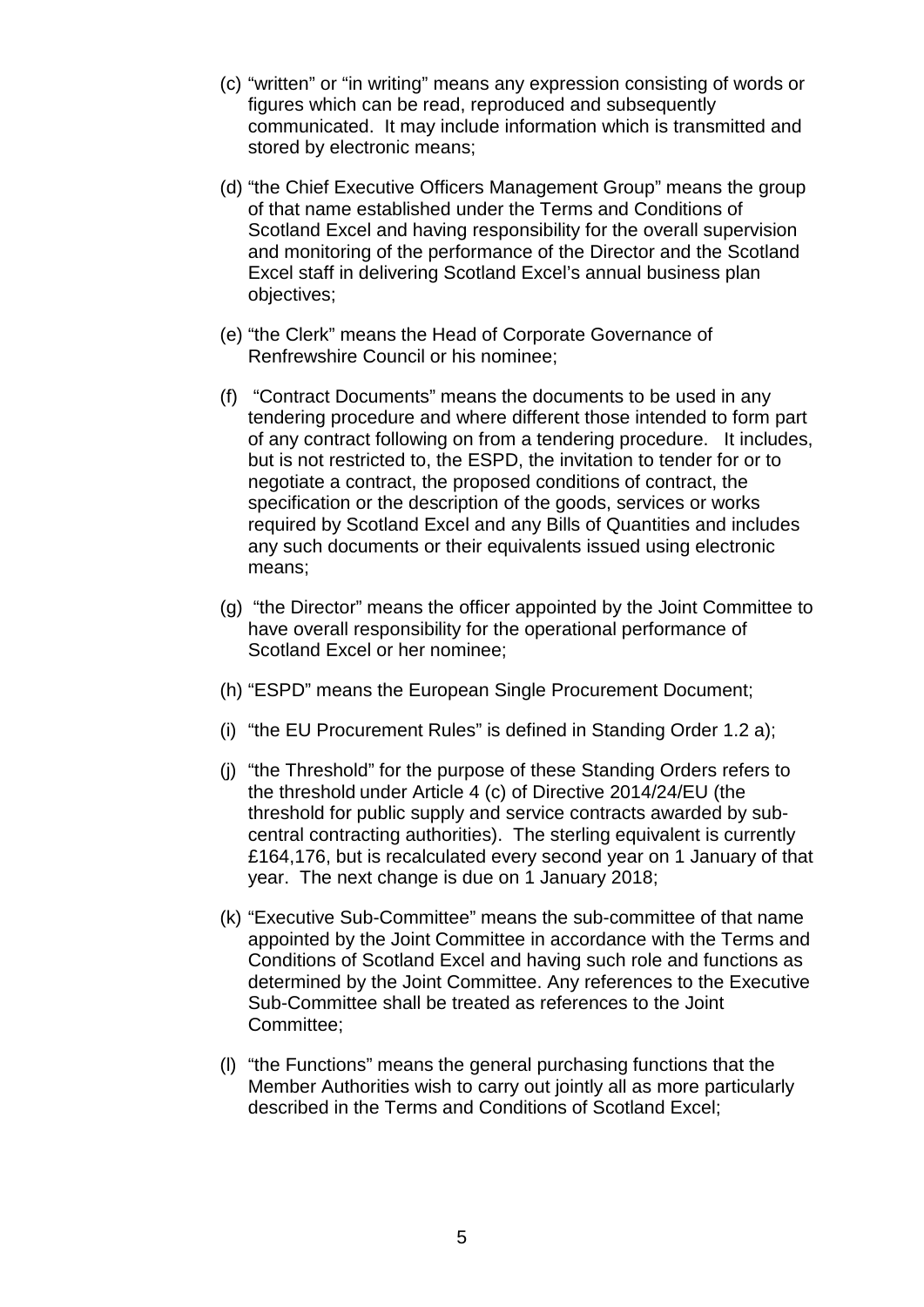- (m)"Health or Social Care Services" means any of the services listed in the Schedule to the Procurement (Scotland) Regulations 2016;
- (n) "Member Authority" means any local authority which is a member of the Joint Committee;
- (o) "the Policy Review Group" means the group of that name established within Scotland Excel to periodically review, and identify areas for improvement within, Scotland Excel's strategic procurement policies, procedures and guidance;
- (p) "Regulated Contract" means a public contract (other than a public works contract) with an estimated value equal to or greater than £50,000; or a public works contract with an estimated value equal to or greater than £2,000,000 unless the public contract or public works contract is an excluded contract under the Procurement Reform Rules;
- (q) "Regulated Procurement" means (i) any procedure carried out by the Scotland Excel in relation to the award of a Regulated Contract including, in particular, the seeking of offers in relation to the contract and the selection of suppliers; and (ii) the award of a Regulated Contract by Scotland Excel;
- (r) "Scotland Excel" and "Joint Committee" mean the Joint Committee constituted under Section 57 of the Local Government (Scotland) Act 1973 and established for the purpose of regulating the joint discharge of the Functions by the Member Authorities. References to Scotland Excel are to be treated as references to the Joint Committee and vice versa;
- (s) "Social and Other Specific Services" means the services listed in Schedule 3 of the Public Contracts (Scotland) Regulations 2015;
- (t) "Sustainable Procurement Duty" means the duty of that name under the Procurement Reform Rules; and,
- (u) "the Terms and Conditions of Scotland Excel" means those terms and conditions agreed among the Member Authorities to govern their individual memberships and the operation of Scotland Excel and its Functions;
- (v) Any reference to a statute, other legislation or EU Directive shall include reference to any statute, legislation or Directive amending or replacing it;
- (w)Any reference to a contract shall include, where the context allows, reference to a framework agreement or a sub-contract.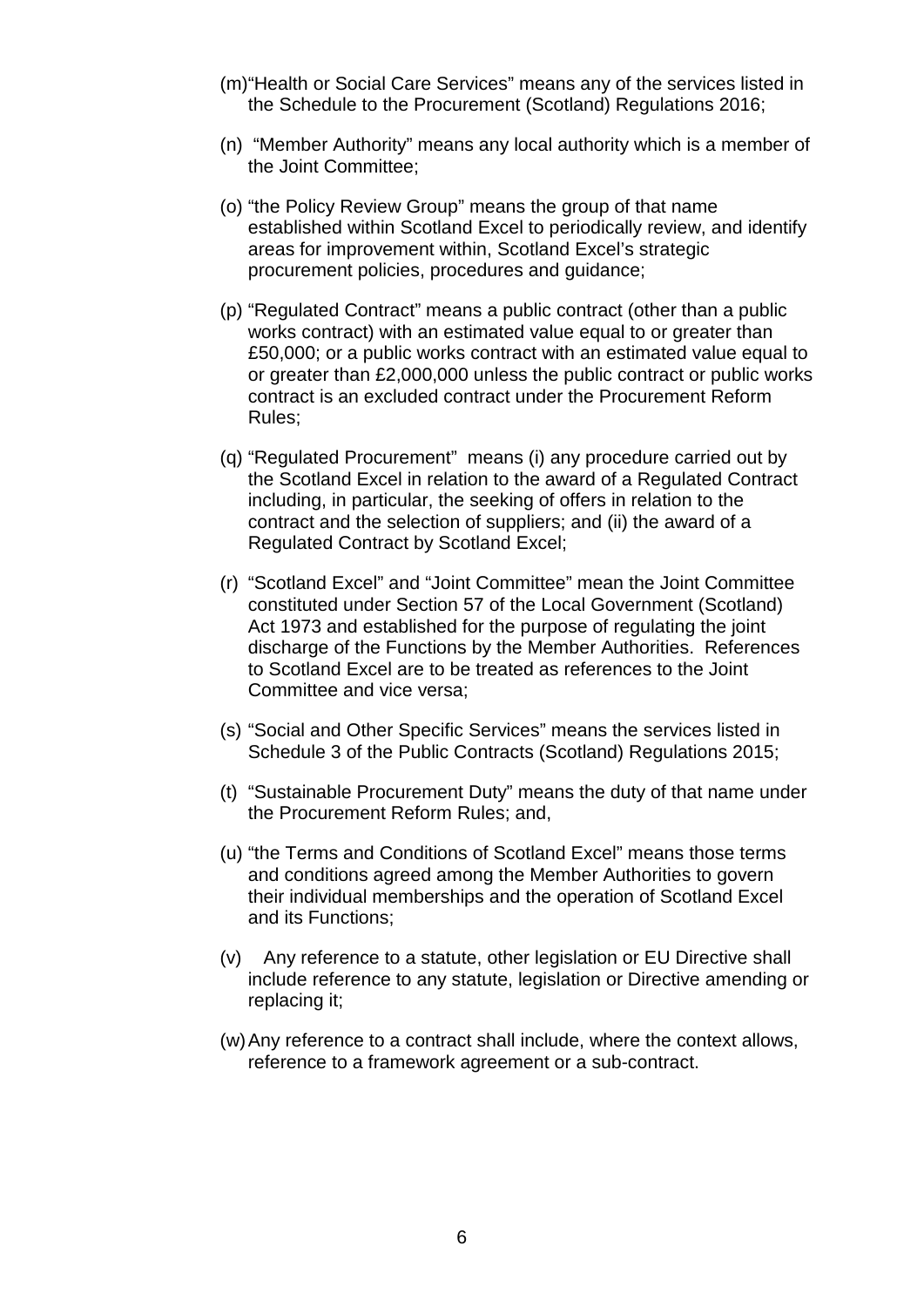# <span id="page-9-0"></span>**3 Suspension, Variation and Revocation of Standing Orders**

- 3.1 These Standing Orders may be varied or revoked by the Joint Committee. Any variation to or revocation of the Standing Orders will be effective on the first working day after the conclusion of the meeting of the Joint Committee at which it was approved.
- 3.2 These Standing Orders or any part of them may be suspended by the Executive Sub-Committee in respect of any procurement exercise or contract on receiving a joint recommendation from the Director and the Clerk that there are special circumstances justifying such suspension and that it is in the interests and within the powers of Scotland Excel to do so.
- 3.3 The Clerk shall have power to vary these Standing Orders but only in the following circumstances:-
	- (a) to reflect changes in job titles, reorganisations of departments and vacancies in posts; or
	- (b) to change references to any legislation where the legislation is repealed or amended and to insert references to new legislation where the new legislation largely re-enacts the provisions of the repealed or amended legislation; or
	- (c) to change the financial values of the EU Thresholds where referred to in these Standing Orders to implement any changes in these thresholds.

# <span id="page-9-1"></span>**4 Financial Provision**

- 4.1 Where the Director considers it appropriate to do so, prior to inviting offers or recommending the acceptance of offers, the Director will ensure she is satisfied that:-
	- (a) in the case of periodic call off contracts of a general nature, suitable general financial provision has been made or will be made in the budgets of Member Authorities; or
	- (b) in the case of specific one off contracts for individual authorities or bodies, specific financial provision has been approved.
- 4.2 In the case of Standing Order 4.1(b) above, confirmation of such approval will be required to be obtained by the Director in advance from the individual authority.

# <span id="page-9-2"></span>**5 Equalities and Prevention of Discrimination**

5.1 Before entering into a contract, the Director shall obtain from the contractor an assurance in writing that, to the best of the contractor's knowledge and belief, the contractor has complied with all statutory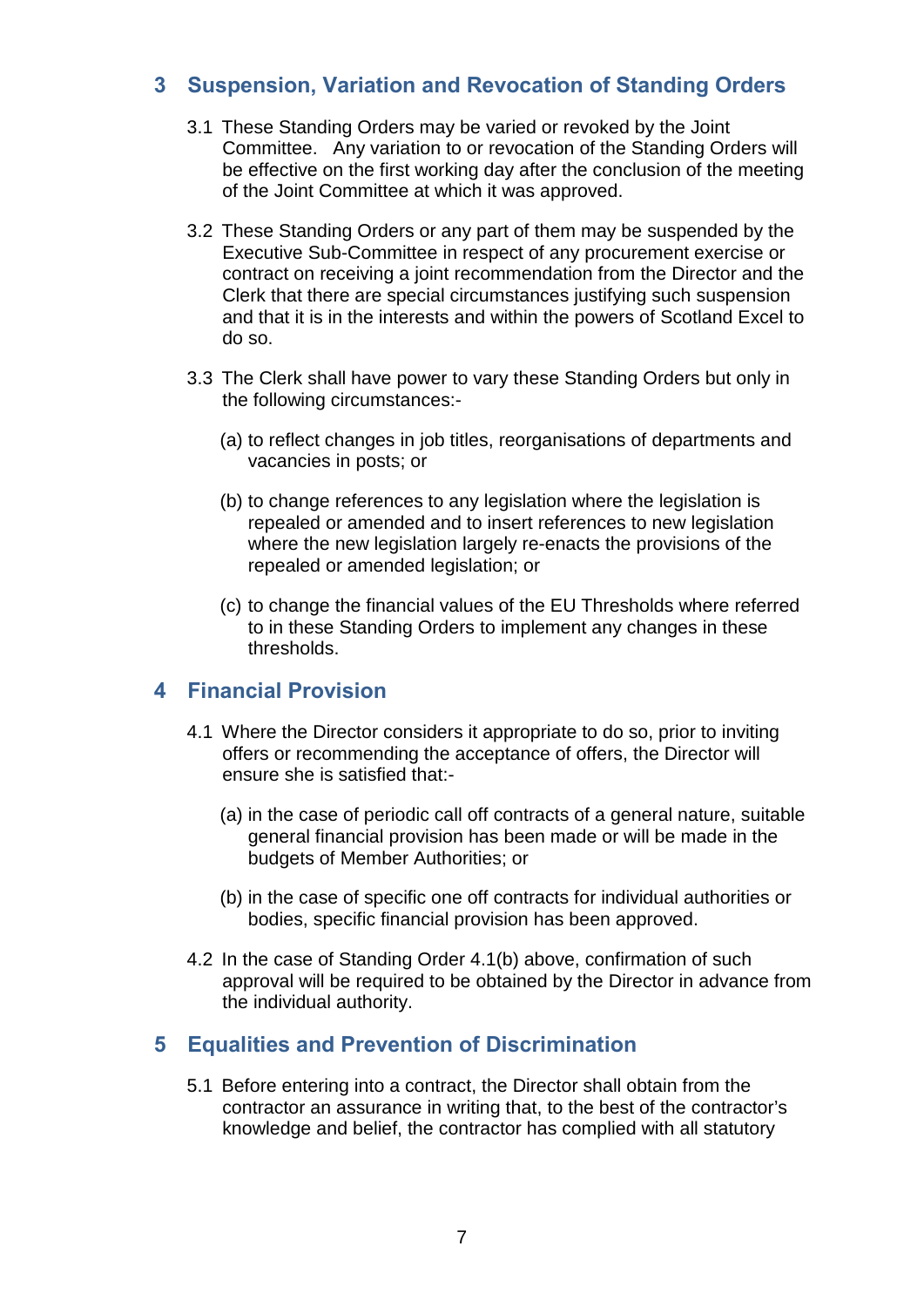requirements under the Equality Act 2010 and all previous legislation, regulations and statutory guidance relating to equality matters.

5.2 All contracts entered into by or on behalf of Scotland Excel shall contain a condition obliging the contractor to comply with all duties arising from the Equality Act 2010.

## <span id="page-10-0"></span>**6 Form of Contract**

- 6.1 Except in circumstances where the Director and the Clerk agree otherwise, every contract shall be:-
	- (a) in the name of Renfrewshire Council as servicing and contracting authority for Scotland Excel;
	- (b) in writing;
	- (c) signed by the Director or the Clerk or other officer authorised to sign contracts; and
	- (d) subject to the Laws of Scotland.
- 6.2 The Contract Documents in respect of all contracts shall be prepared by the Director. The Director may also make use of Contract Documents prepared by the Scottish Government; the Crown Commercial Service, or any other agency of the UK government; other Scottish Centres of Procurement Expertise; local authorities; and other collaborative bodies where Scotland Excel is eligible to use these Contract Documents and is permitted by those bodies to do so. It is the Director's responsibility to ensure that Scotland Excel is eligible to use the Contract Documents and that these are suitable for the contract.
- 6.3 All tender documents must clearly state that the Freedom of Information (Scotland) Act 2002 and the Environmental Information (Scotland) Regulations 2004 apply to all contracts arranged by or on behalf of Scotland Excel. This is to ensure that contractors are aware that Scotland Excel or any of the Member Authorities may be required, as a matter of law, to release information to third parties that the contract or may wish to be treated as confidential.

# <span id="page-10-1"></span>**7 Valuing the Contract**

7.1 The values stated in these Standing Orders are the total estimated value of the contract concerned and not the estimated annual value of the contract. Where it is likely that a supply of goods or services will be required on a continuing basis over a number of years, for example with maintenance contracts, the Director shall take into account the anticipated duration of the continuing supply when estimating the value of the contract for the purposes of these Standing Orders.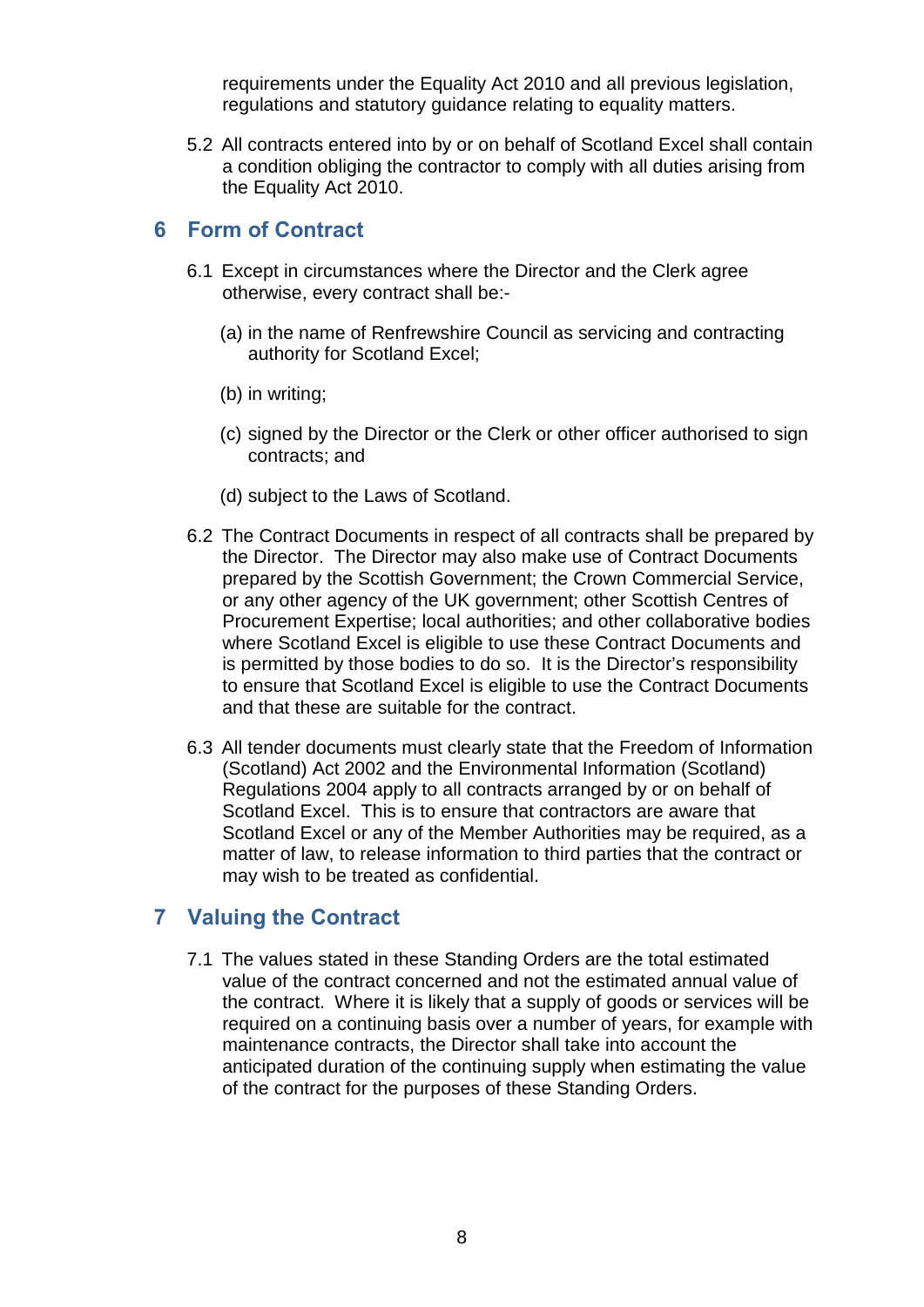- 7.2 It is not permitted to deliberately divide any procurement exercise or disposal into two or more contracts if the intention in doing so is to avoid the application of any financial thresholds in these Standing Orders, the EU Procurement Rules or the Procurement Reform Rules.
- 7.3 For the avoidance of doubt, the values stated are exclusive of any Value Added Tax that may be levied.

# <span id="page-11-0"></span>**8 General Powers and Duties of the Director**

- 8.1 The Director may transfer any power or duty under the Standing Orders to a Head of Service. The Director may also delegate, in writing, any power or duty under these Standing Orders to an appropriate officer nominated by the Director.
- 8.2 The Director, taking advice from the Policy Review Group as appropriate, may approve guidance notes on tendering procedures for any contract or type of contract let by or on behalf of Scotland Excel. Any such guidance notes once approved shall form part of these Standing Orders and shall be complied with.
- 8.3 Where a contract is subject to the EU Procurement Rules, the Director shall ensure that consideration is given to whether the contract should be divided into lots. Where it is decided not to divide the contract into lots, the main reasons for that decision shall be indicated in the Contract Documents.
- 8.4 For every contract, the Director shall ensure that consideration is given to whether community benefit requirements should be included in accordance with the Procurement Reform Rules and current Scotland Excel policy.

# <span id="page-11-1"></span>**9 Exemptions**

- 9.1 Subject to Standing Order 1, there shall be exempted from the provisions of these Standing Orders any contract where:-
	- (a) The Executive Sub-Committee is satisfied that there are special circumstances justifying exempting the contract from these Standing Orders or any part of them.
	- (b) The total estimated value of the proposed contract is less than £50,000 but the contract shall be let in accordance with any guidance on such contracts published under Standing Order 8.2.
	- (c) In the opinion of the Director, action is urgently required to prevent danger to life, serious risk to health or damage to property. In such circumstances a report will be submitted to the Executive Sub-Committee or the Management Group at the first available subsequent meeting detailing both the circumstances justifying use of this exemption and the action taken. For the avoidance of doubt,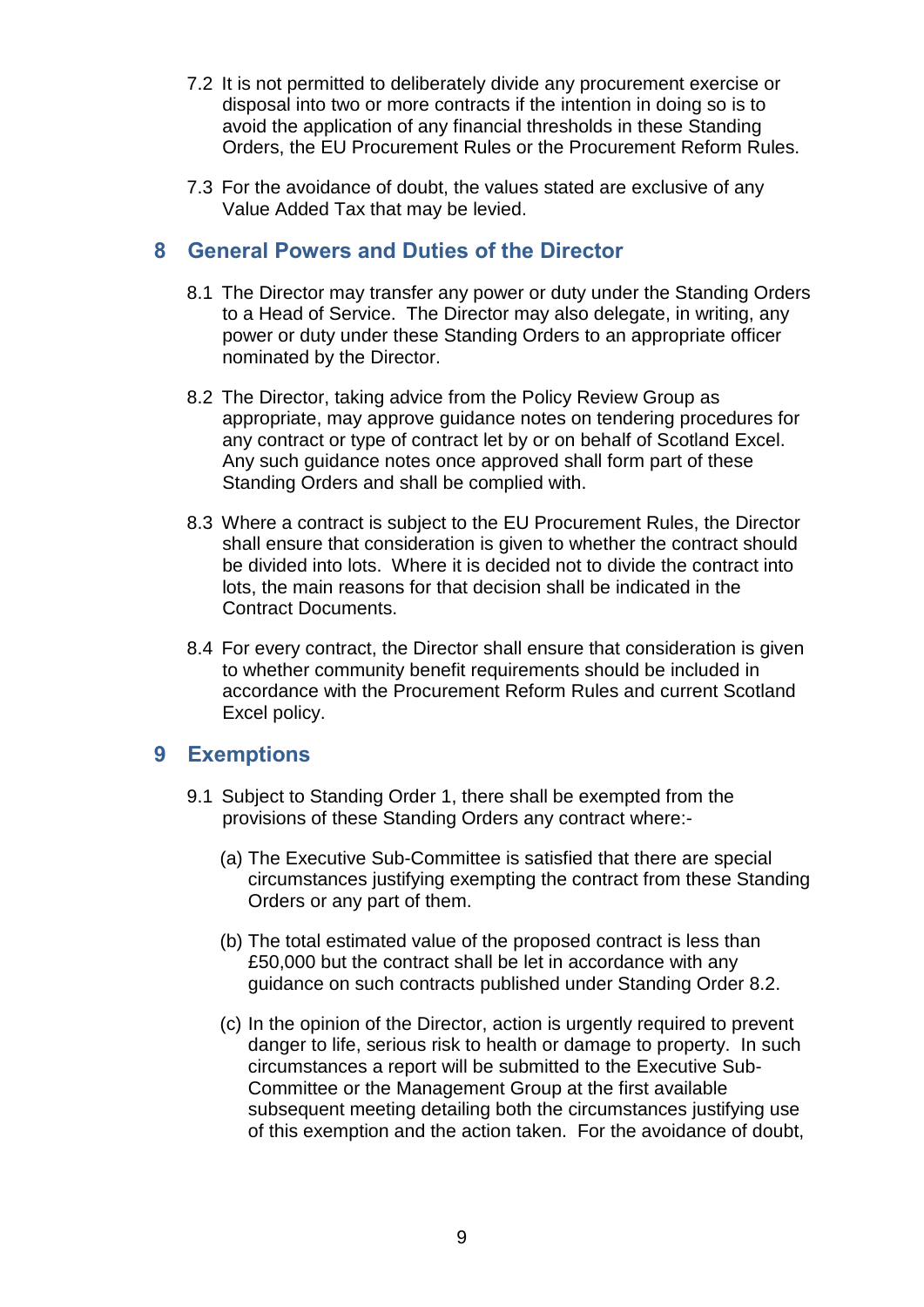when using this exemption the Director shall ensure that any relevant requirements of the Treaty Principles, the EU Procurement Rules and the Procurement Reform Rules are complied with.

- (d) Tenders are to be invited on behalf of any consortium, or similar body, of which Scotland Excel is a member, in accordance with any method adopted by such a body, except where specific provision has been made for the application of these Standing Orders or any part of them to a particular consortium. However, in the event that the financial contribution by Scotland Excel to a consortium or similar body in respect of any one contract is in excess of the exemption limit in Standing Order 9.1 (b) and the contract is not being let by any local authority in terms of its own Standing Orders relating to contracts, the use of this exemption requires the prior approval of the Executive Sub-Committee.
- (e) Notwithstanding Standing Order 18 , the contract is for the execution of works or the supply of goods, materials or other services being an extension to an existing contract and identified by the Director as necessary and being so urgent as not to permit the invitation of tenders; such matters to be reported to the next meeting of the Executive Sub-Committee.
- (f) It is a contract of employment. However, this exemption does not apply to contracts with employment agencies for the supply of staff.
- (g) The contract relates to the transfer, acquisition or disposal of an interest in heritable property including a licence to occupy or use heritable property.
- (h) The contract relates to the appointment of legal counsel and solicitors to act as Scotland Excel's Edinburgh agents. However, any such contract must be let in accordance with any relevant requirements of the Procurement Reform Rules.
- (i) In the Director's opinion it is essential that the contract is entered into for the settlement of any claim or litigation raised by or against Scotland Excel; such matter to be reported in the next meeting of the Executive Sub-Committee.
- (j) The contract is being funded by money provided by the government or a public body (including funds from the National Lottery) and the award of that money to Scotland Excel is subject to such conditions that make it impractical for Scotland Excel to comply with these Standing Orders in letting the contract. However, in such circumstances, any relevant requirements of the Treaty Principles, the EU Procurement Rules and the Procurement Reform Rules shall be complied with and the Director shall submit a report to the Executive Sub-Committee explaining the procedure used and why these Standing Orders could not be complied with.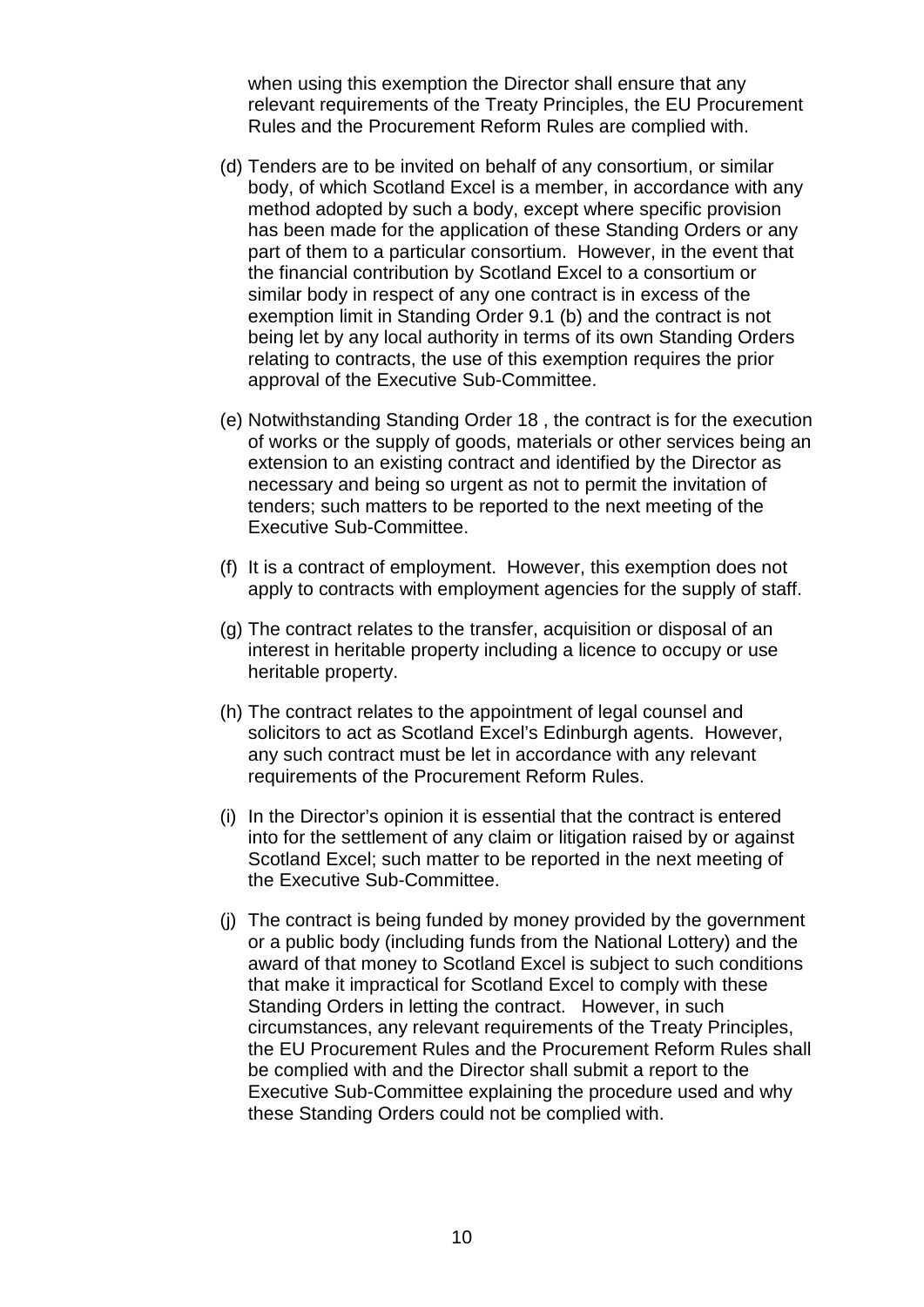- (k) The contract is for the commissioning of theatrical, musical, dramatic or other artistic performances.
- (l) The contract is for the disposal by Scotland Excel of surplus or scrap materials and equipment previously used by Scotland Excel or any Member Authority.
- 9.2 These Standing Orders apply to contracts for Social and other Specific Services and contracts for Health or Social Care Services unless varied by the special arrangements set out in Schedule 1.

# <span id="page-13-0"></span>**10 Publicity for Tenders and Contracts**

- 10.1 Scotland Excel is under a duty to ensure that, contracts it intends to award are given a degree of advertising which is sufficient to enable open competition and to meet the requirements of the principles of equal treatment, non-discrimination and transparency. Contracts that are subject to the EU Procurement Rules must comply with the provisions relating to advertising of contracts in these Rules. For all other contracts Scotland Excel must put in place procedures to meet its obligations with regard to advertising those contracts. Accordingly the following procedures shall apply:-
	- (a) The obligation to advertise tendering opportunities for contracts in terms of this Standing Order applies only to contracts for supplies or services with a value of £50,000 or more and to contracts for works with a value of £2,000,000 or more.
	- (b) Contracts to which Standing Order 10.1(a) applies shall be advertised using the Public Contracts Scotland website.
	- (c) In addition to advertising on the website referred to in Standing Order 10.1(b) the Director may choose to advertise the contract in any other way.
	- (d) The Director shall ensure that Scotland Excel's own website contains links to the Public Contracts Scotland website.
- 10.2 This Standing Order does not apply where an exemption under contract Standing Order 9 applies; or use can be made of the Negotiated Procedure without Prior Publication of a Notice under Standing Order 14 ; or the contract is for Social and Other Specific Services or for Health or Social Care Services and one to which Schedule 1 applies.

#### <span id="page-13-1"></span>**11 Procedures**

11.1 Where the estimated value of any contract is likely to equal or exceed the thresholds for the application of the EU Procurement Rules, the Director shall be responsible for determining whether or not those Rules apply and may refer the matter to the Clerk who will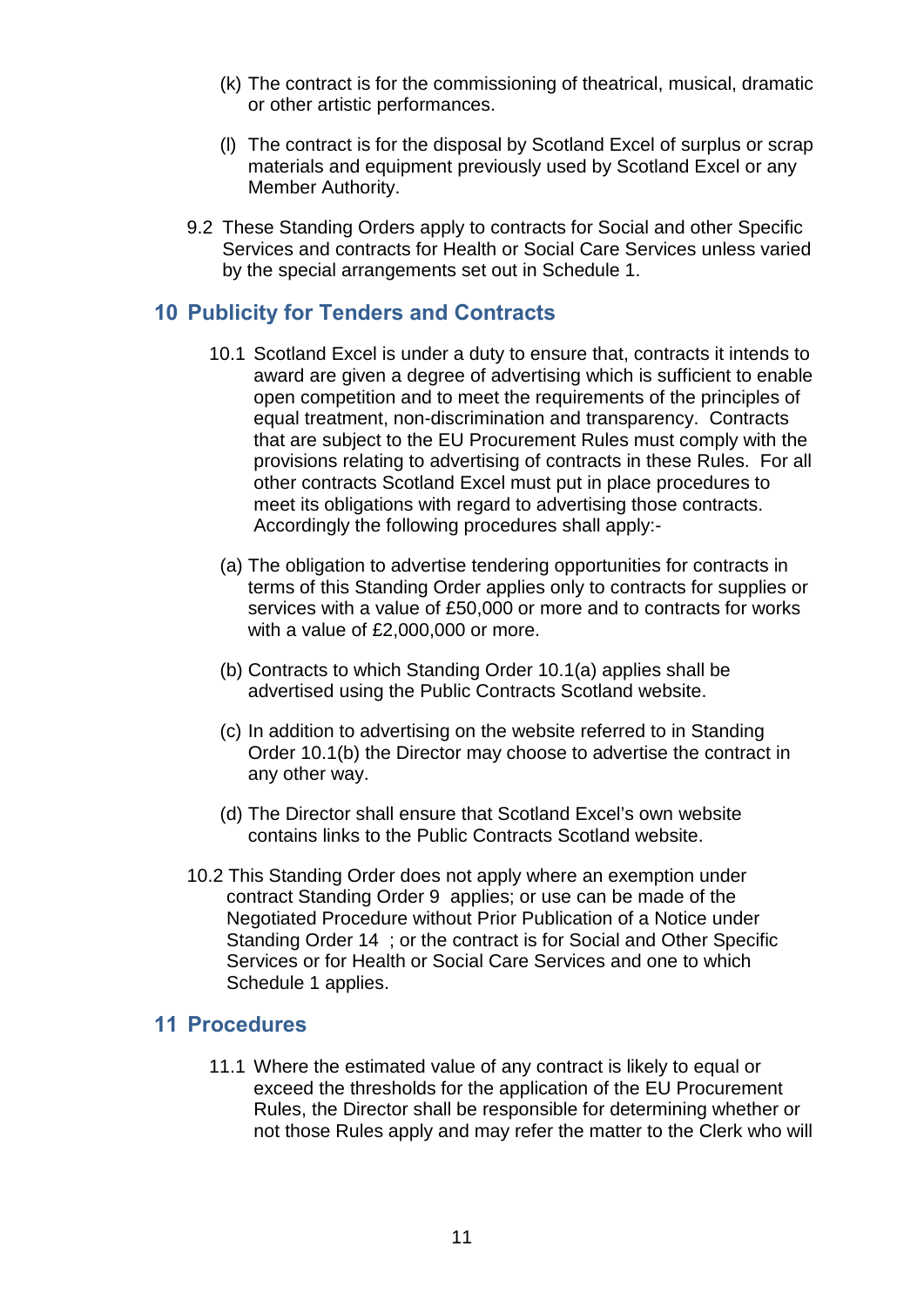provide assistance and guidance to the Director in determining whether the EU Procurement Rules apply to the contract and ensuring that the various requirements of the EU Procurement Rules and Treaty Principles are followed.

- 11.2 Where it is established that the EU Procurement Rules apply to any contract, the Director will be responsible for determining the appropriate procedure to be followed in terms of those Rules and shall ensure that the contract is advertised, tendered evaluated and awarded in compliance with those Rules. The tendering procedures under the Rules are not set out in these Standing Orders. The procedures in Standing Orders 12 to 17 inclusive may only be used where Scotland Excel is not required to use the equivalent procedures in the EU Procurement Rules.
- 11.3 Any contract that is not required to follow a procedure set out in the EU Procurement Rules must be let in accordance with one of the procedures set out in these Standing Orders.
- 11.4 The procedure to be used and the reasons for selecting that procedure shall be recorded in the contract strategy document.
- 11.5 The ESPD shall be used in all procedures.

### <span id="page-14-0"></span>**12 Open Procedure**

- 12.1 The Director may approve the use of the open procedure which shall be conducted in accordance with this Standing Order.
- 12.2 Where the Director approves the use of the open procedure, the Director shall issue a notice on the Public Contracts Scotland website. In addition, the Director may choose to publicise the contract more widely.
- 12.3 The notice must contain the same information as would be required under the EU Procurement Rules. The date and time stated in the notice by which tenders must be received must be no sooner than 10 working days from the date the notice is published.
- 12.4 At the same time as the notice is issued in terms of Standing Order 12.2, the Director shall make the relevant Contract Documents available electronically and it shall be the responsibility of the contractor to access the invitation to tender through the eprocurement system.

#### <span id="page-14-1"></span>**13 Restricted Procedure**

13.1 The Director may approve the use of the restricted procedure which shall be conducted in accordance with this Standing Order.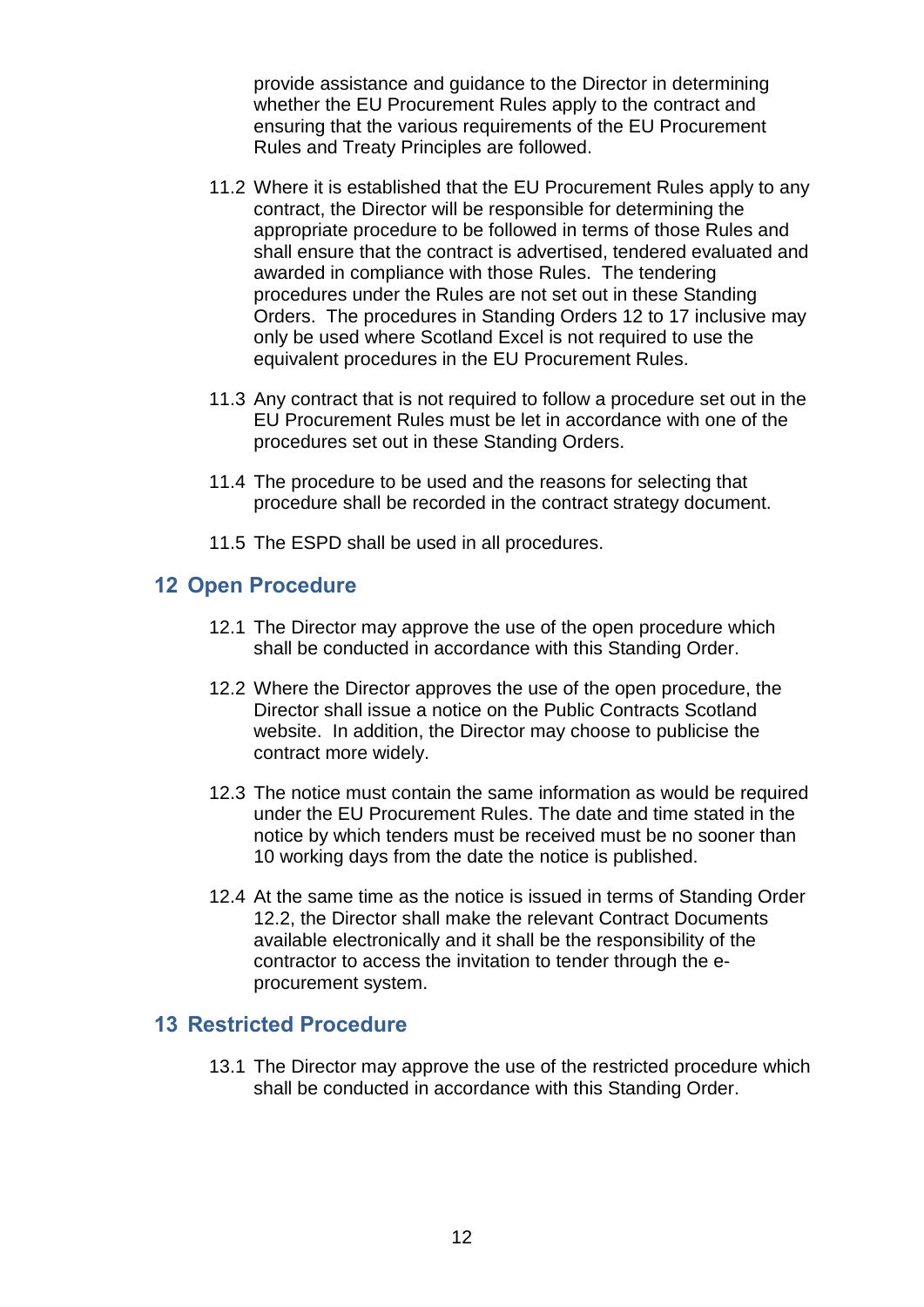- 13.2 Where the Director approves the use of the restricted procedure, a notice shall be issued on the Public Contracts Scotland website. In addition the Director may choose to publicise the contract more widely.
- 13.3 The notice must contain the same information as would be required under the EU Procurement Rules.
- 13.4 All applicants responding to the notice issued in terms of Standing Order 13.2 shall be required to provide a completed ESPD by the date and time specified in the notice. This date and time must be no sooner than 10 working days from the date the notice is published.
- 13.5 At the same time as a notice is issued in terms of Standing Order 13.2, the Director shall make the relevant Contract Documents available electronically.
- 13.6 No contractor may be invited to tender unless they have successfully complied with the technical and financial checks in Standing Order 22 and have met the criteria to be invited to tender set out in the notice and Contract Documents.
- 13.7 The Director must select a sufficient number of applicants to be invited to tender. To ensure genuine competition, the number of applicants selected shall not be fewer than five. However, in any circumstances where fewer than five applicants express an interest, all those applicants meeting the minimum selection criteria, must be invited to tender.
- 13.8 The Director shall send invitations to tender simultaneously to each applicant selected to tender for a contract and the invitation to tender shall be accompanied by a link to the Contract Documents which shall have been made available under Standing Order 13.5.
- 13.9 The invitation to tender shall also include the final date and time for the receipt of tenders by Scotland Excel and the criteria to be used in evaluating the tenders.

# <span id="page-15-0"></span>**14 Negotiated Procedure without Prior Publication of a Notice**

- 14.1 The negotiated procedure without prior publication of a notice is only available in very limited circumstances. It may only be used with the prior written approval of the Director and a record including a full explanation as to why the Director considered it appropriate to use the procedure shall be retained.
- 14.2 Where the EU Procurement Rules do not apply, the negotiated procedure without prior publication of a notice may only be used in the circumstances stated in the Procurement Reform Rules.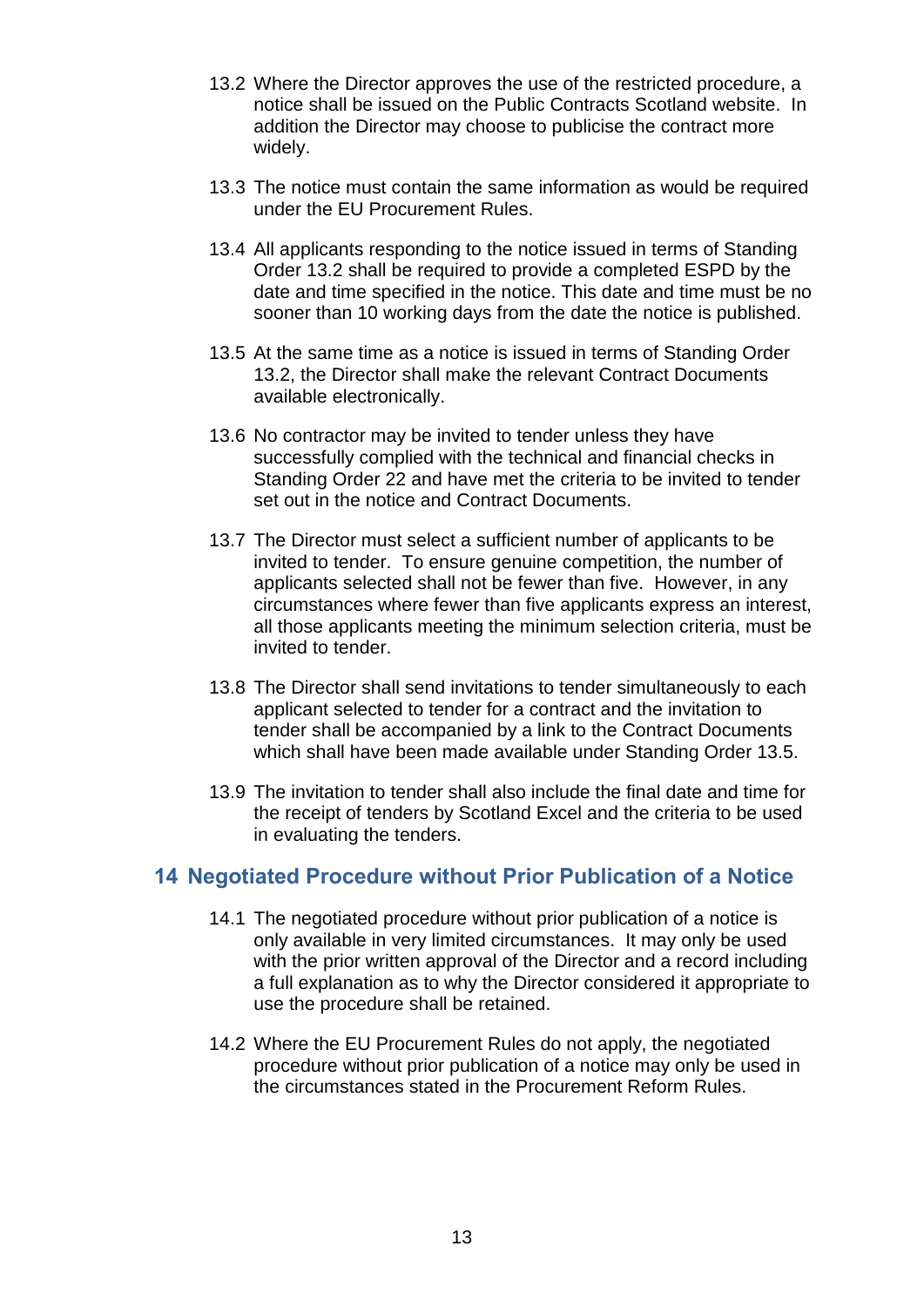- 14.3 Where the EU Procurement Rules apply, the negotiated procedure without prior publication of a notice may only be used on any ground specified in those Rules.
- 14.4 For the purposes of these Standing Orders the negotiated procedure without prior publication of a notice means direct negotiations with a single contractor, or all suitable contractors, without competition, or further competition, with a view to awarding the contract to a single contractor or to extending an existing contract.
- 14.5 Where the negotiated procedure without prior publication of a notice has been used and the estimated value of the proposed contract is £50,000 or more but does not exceed the Threshold, the contract shall be awarded by the Director.
- 14.6 Where the negotiated procedure without prior publication of a notice has been used and the estimated value of the proposed contract exceeds the Threshold, the contract shall be awarded by or on the instruction of the Director on the prior authority of the Executive Sub Committee.
- 14.7 In all cases where the negotiated procedure without prior publication of a notice is used, a full written record of all contacts, discussions and communications with prospective contractors shall be kept by the Director.
- 14.8 A minimum of two officers, one of whom to be at least of Senior Procurement Specialist grade, must be present at all times during any discussions with prospective contractors.
- 14.9 The Director must ensure that records of all discussions with prospective contractors are signed as such by all participants.
- 14.10 The Treaty Principles will be observed at all times during the negotiations.
- 14.11 For the avoidance of doubt, where the negotiated procedure is used for any contract in terms of this Standing Order 14, there is no requirement to publish prior information relating to that contract on the Public Contracts Scotland website.

#### <span id="page-16-0"></span>**15 Competitive Procedure with Negotiation**

- 15.1 The Director may choose to use the competitive procedure with negotiation where, in the Director's view, the restricted and open procedures in these Standing Orders are not appropriate for a contract.
- 15.2 The competitive procedure with negotiation may only be used on one of the following grounds: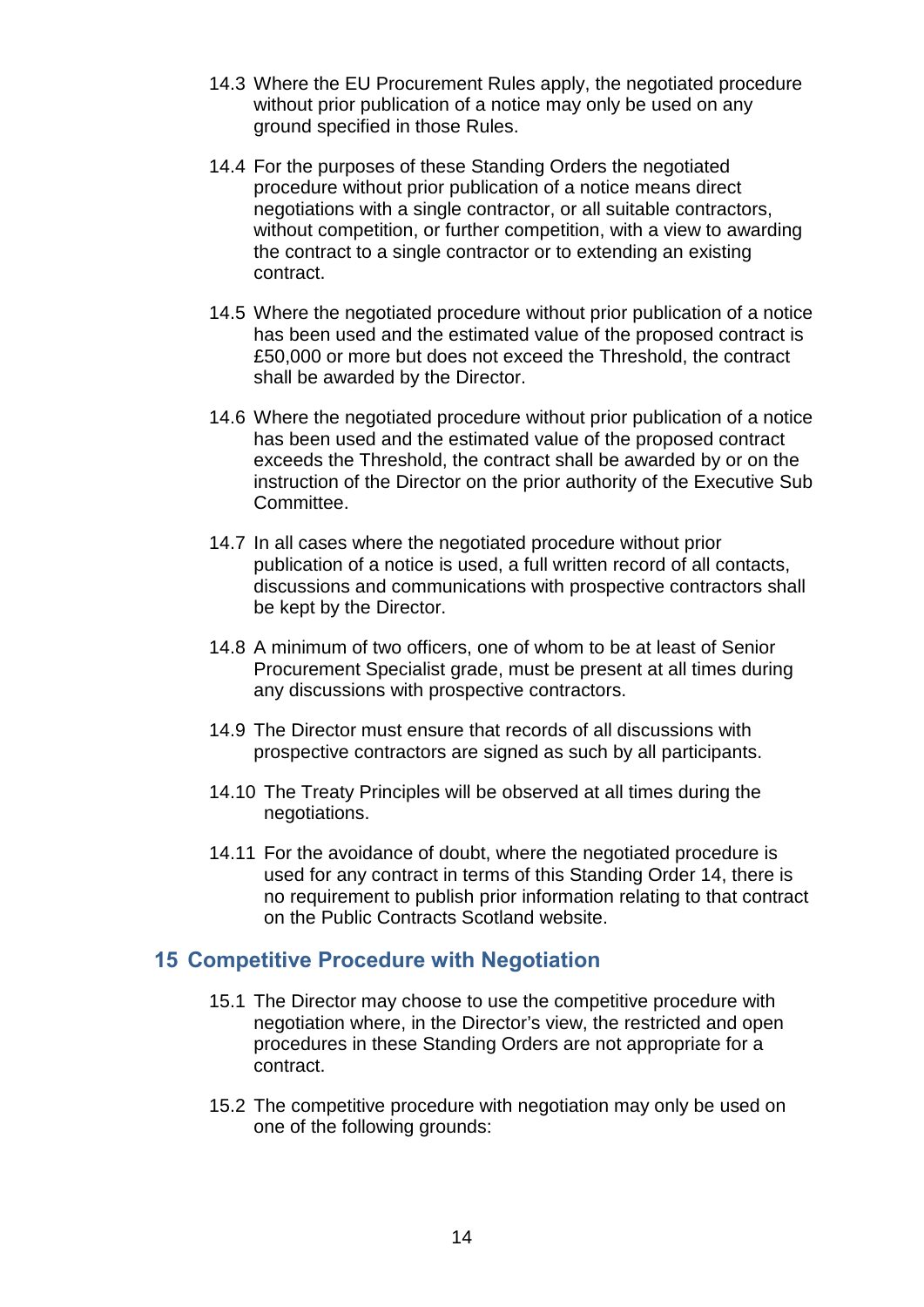- (a) Where the needs of the Scotland Excel cannot be met without adaptation of readily available solutions;
- (b) Where the contract includes design or innovative solutions;
- (c) Where the requirement is complex in nature, in its legal and financial make-up or because of its risks;
- (d) Where the technical specifications cannot be established with sufficient precision; or
- (e) Where unacceptable or irregular tenders have been received following a restricted or open procedure.
- 15.3 The Director shall ensure that the justification for use of the competitive procedure with negotiation is recorded.
- 15.4 Where the Director elects to use the competitive procedure with negotiation, the rules for such a procedure set out in the EU Procurement Rules shall be followed. However, where the EU Procurement Rules would not otherwise apply to the contract, the Director shall determine the timescales that are to apply to the procedure taking into account factors such as the complexity of the subject matter of the contract.
- 15.5 In all cases where the competitive procedure with negotiation is used, a full written record of all contacts, discussions and communications with tenderers shall be kept by the Director.
- 15.6 A minimum of two officers, one of whom to be of at least Senior Procurement Specialist grade, must be present at all times during any discussions with tenderers.
- 15.7 The Director must ensure that records of all discussions with tenderers are signed as such by all participants.
- 15.8 The Treaty Principles will be observed at all times during the negotiations.

#### <span id="page-17-0"></span>**16 Competitive Dialogue Procedure**

- 16.1 The Director may choose to use the competitive dialogue procedure where, in the Director's view, the restricted and open procedures in these Standing Orders are not appropriate for a contract.
- 16.2 The competitive dialogue procedure may only be used on one of the grounds set out in Standing Order 15.2.
- 16.3 The Director shall ensure that the justification for use of the competitive dialogue is recorded.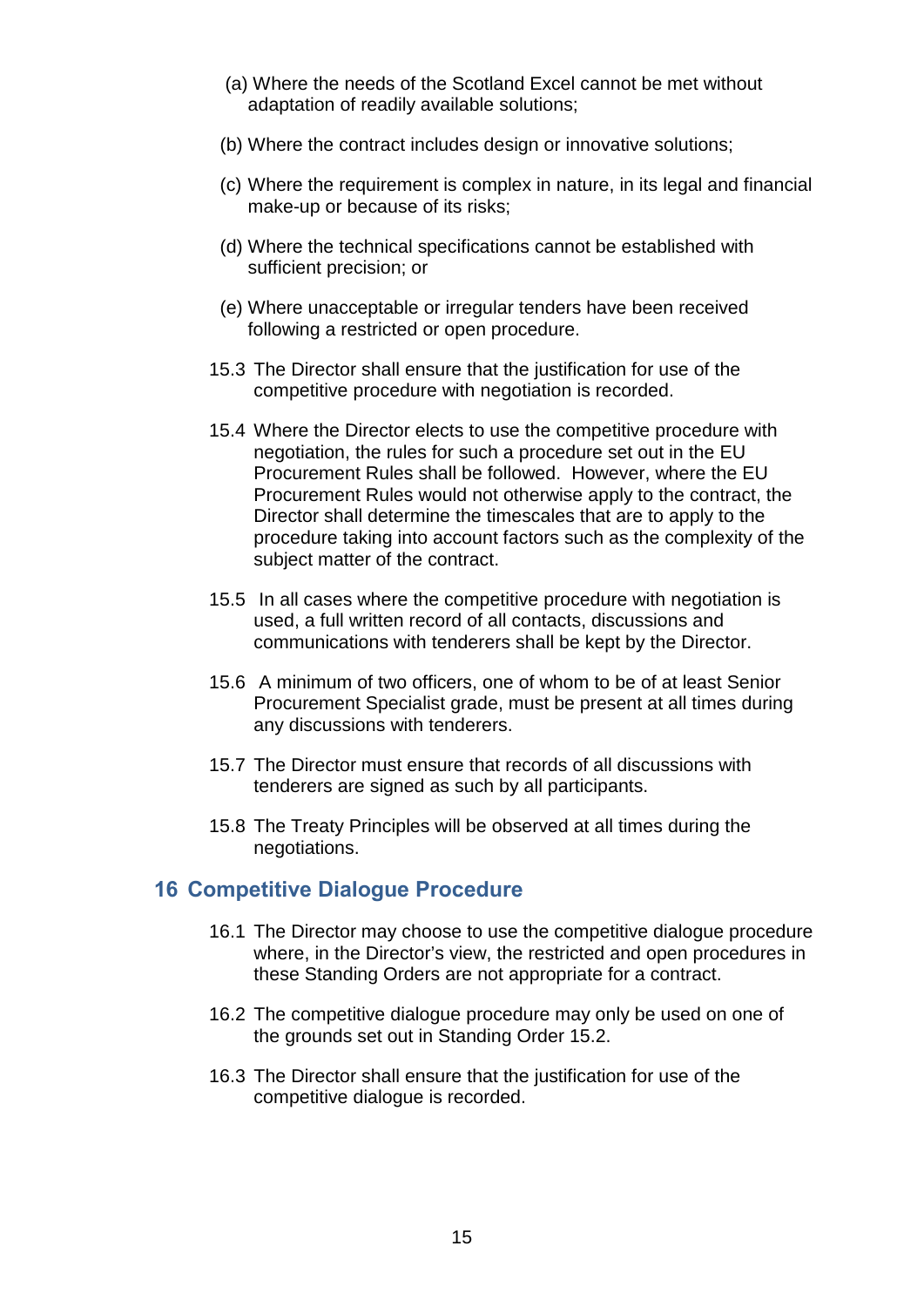- 16.4 Where the Director elects to use the competitive dialogue procedure the rules for such a procedure set out in the EU Procurement Rules shall be followed. However, where the EU Procurement Rules would not otherwise apply to the contract, the Director shall determine the timescales that are to apply to the procedure taking into account factors such as the complexity of the subject matter of the contract.
- 16.5 In all cases where the competitive dialogue procedure is used, a full written record of all contacts, discussions and communications with tenderers shall be kept by the Director.
- 16.6 A minimum of two officers, one of whom to be of at least Senior Procurement Specialist grade, must be present at all times during any discussions with tenderers.
- 16.7 The Director must ensure that records of all discussions with tenderers are kept and these must be signed as such by all participants.
- 16.8 The Treaty Principles will be observed at all times during the competitive dialogue.

# <span id="page-18-0"></span>**17 Innovation Partnerships**

- 17.1 The Director may choose to use the innovation partnership procedure where, in the Director's view, there is a need for innovative works, products or service which cannot be met by solutions already available on the market.
- 17.2 The aim of the innovation partnership will be the development of the required innovative works, products, or services and the subsequent purchase of the resulting works, supplies, or services.
- 17.3 The estimated value of the works, supplies or services must not be disproportionate in relation to the investment required for their development.
- 17.4 Where the Director elects to use the innovation partnership procedure, the rules for such a procedure set out in the EU Procurement Rules shall be followed. However, where the EU Procurement Rules would not otherwise apply to the contract, the Director shall determine the timescales that are to apply to the procedure taking into account factors such as the complexity of the subject matter of the contract.

# <span id="page-18-1"></span>**18 Extensions to Existing Contracts**

18.1 Where the Director considers that an existing contract should be extended and the option to extend is given to Scotland Excel in terms of the contract, the Director may authorise the exercise of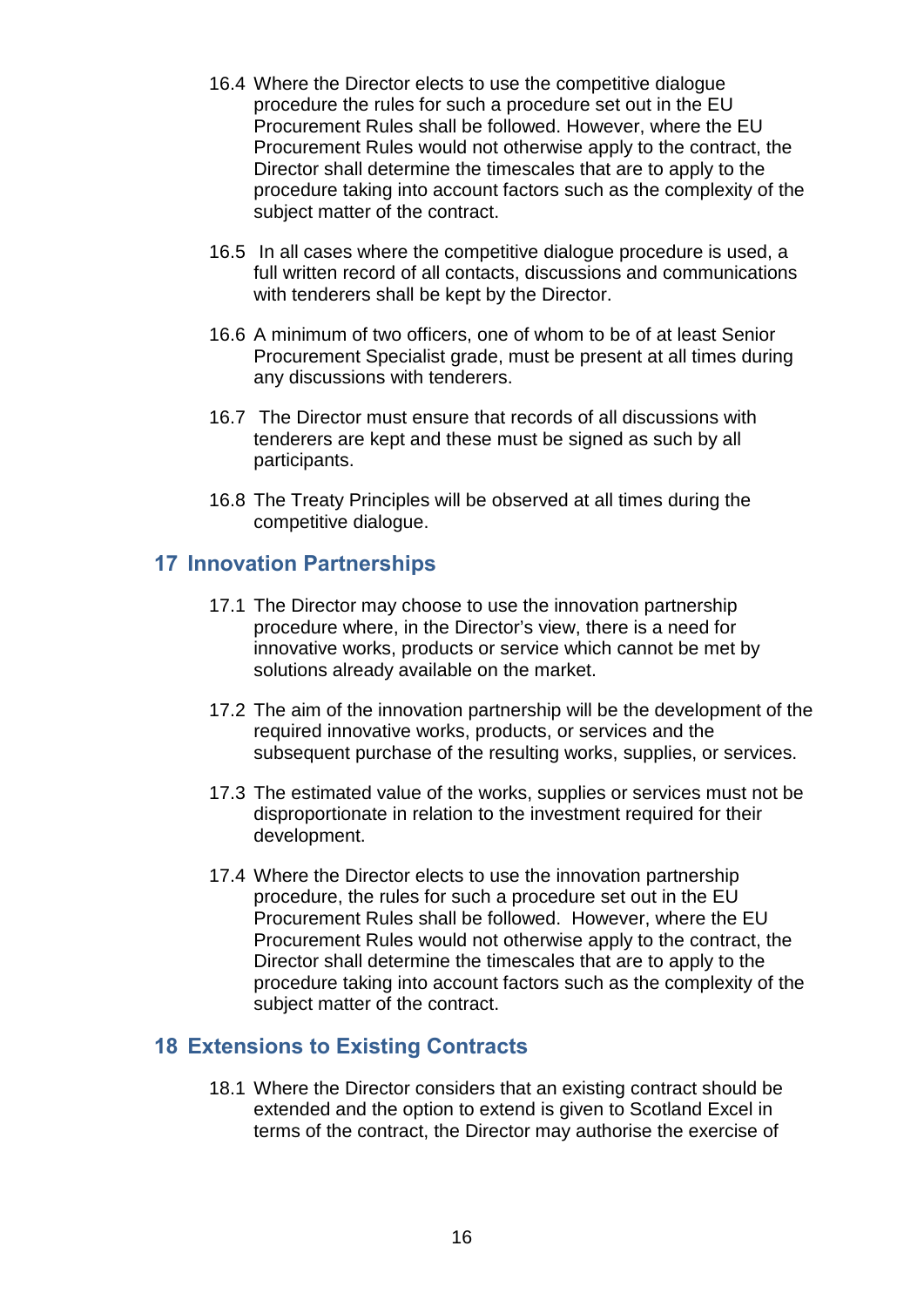that option on behalf of Scotland Excel. For the avoidance of doubt, where the contract does not make provision for the extension of the contract, the Director shall not extend that contract. However, a new contract may be entered into if the use of the negotiated procedure without publication of a notice can be justified in terms of these Standing Orders in which case the procedure in Standing Order 15 shall be followed.

- 18.2 For the purposes of Standing Order 18.1 an extension of a contract includes the option to increase the amount of supplies, services or works acquired under the contract as well as the option to increase the duration of the contract.
- 18.3 Where in terms of Standing Order 18.1, the contract does not make provision for the extension of the contract and the initial contract was not let in accordance with the EU Procurement Rules, the total value of the contract including the value of any extension shall not exceed the Threshold.

# <span id="page-19-0"></span>**19 E-Procurement**

- 19.1 This Standing Order shall apply to any tendering procedure or contract entered using electronic means.
- 19.2 Unless in exceptional circumstances the Director has agreed otherwise, all tendering exercises or negotiated procedures shall be conducted using electronic means ("e-procurement").
- 19.3 The Director must consider whether it is appropriate to impose any specific requirements regarding verification and authentication of the tender submission and the signature of the person making that submission.
- 19.4 Any tender document issued using electronic means must state whether Scotland Excel has any specific requirements relating to authentication or verification of the tender submission or of the signature of the person making the submission.
- 19.5 Any invitation to tender shall provide information as to the internet address which offers unrestricted and full direct access by electronic means to the Contract Documents.
- 19.6 No tender submitted using electronic means will be considered unless it is received in the format requested by Scotland Excel in the Contract Documents and at the electronic address specified by Scotland Excel and unless it is received prior to the deadline for the receipt of tenders, as stated in the Contract Documents.
- 19.7 The Director shall ensure that each tender is kept unopened in a single secure electronic mailbox that cannot be opened before the deadline for the receipt of tenders.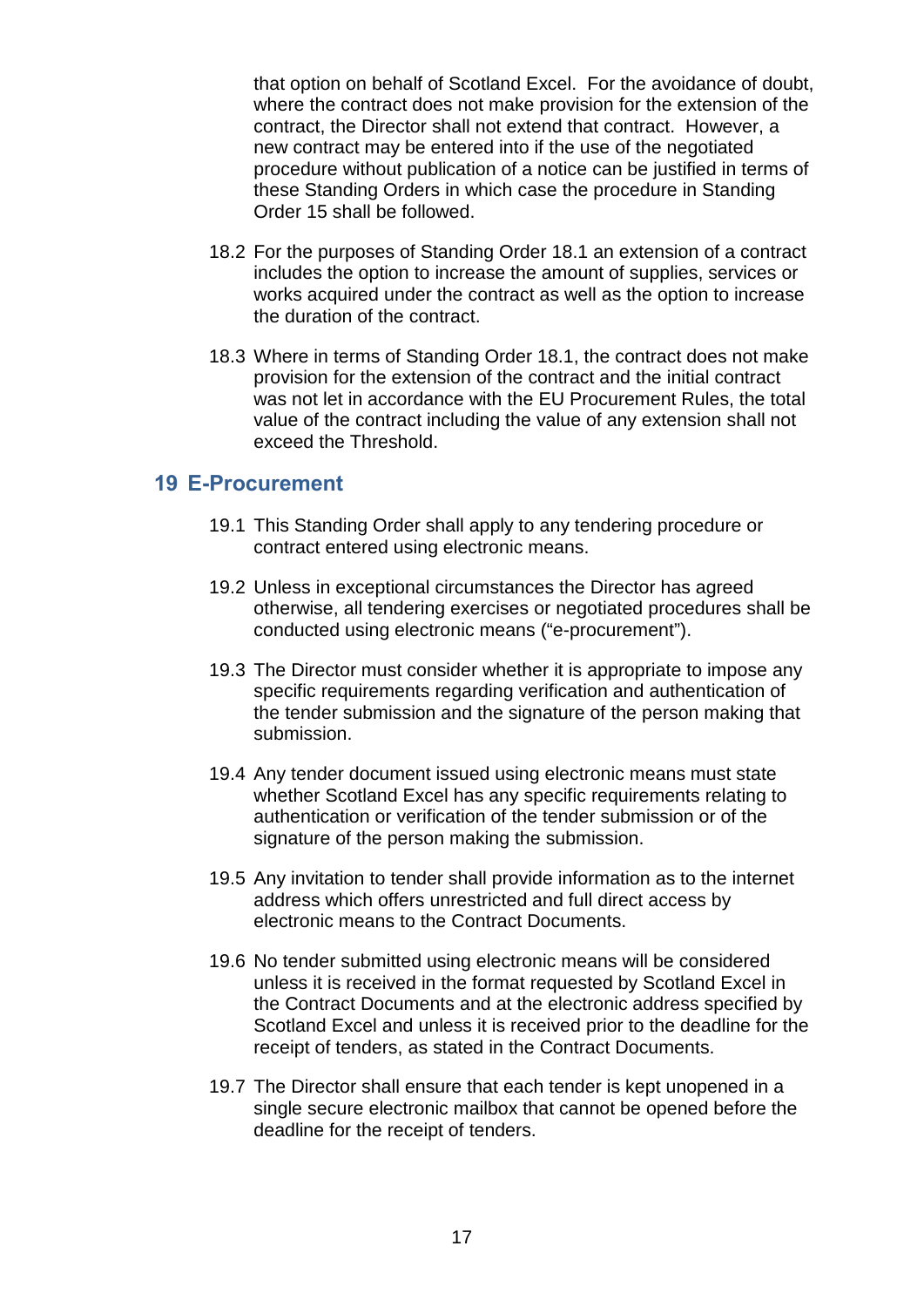- 19.8 Prior to the tenders being opened after the deadline for the receipt the Director shall implement such internal controls as are necessary to ensure that the identity of none of the contractors who have applied for an invitation to tender or has submitted a tender shall be revealed to any person other than those members of Scotland Excel staff authorised by the Director to administer the eprocurement system for that tender.
- 19.9 The Director shall ensure that for each procurement project the system used shall keep and, if required, produce a record showing the time and date of receipt of all tenders received in respect of each e-procurement exercise.
- 19.10 This Standing Order shall also apply to the receipt and custody of tenders for sub-contracts let using electronic means to be performed by nominated sub-contractors.
- 19.11 The system used must not allow any tenders sent to the wrong address to be received.
- 19.12 Late tenders must be clearly identified as such by the system and shall be recorded as rejected on the tender record sheet with the tenderer being notified to this effect.
- 19.13 The Director may extend the deadline for the submission of bids by notifying all potential tenderers of the extension in the following circumstances:-
	- (a) prior to any bids being received by Scotland Excel; or
	- (b) where following bids being received but before Scotland Excel has opened those bids due to the functionality of the e-procurement system.
- 19.14 The Director shall extend the deadline for submission of tenders:
	- (a) where additional relevant information, although requested by a tenderer in good time, is not supplied to a tenderer at least six days before the deadline; or
	- (b) where significant changes are made to the Contract Documents.
- 19.15 The Director may also elect to extend the deadline for submission of tenders where it is considered appropriate to do so.
- 19.16 Where the deadline for submission of tenders is extended by the Director in terms of Standing Orders 19.14 or 19.15 above, the Director shall notify all potential tenderers of the extension and any tenderers who have already submitted tenders shall be given the opportunity to re-submit their tenders.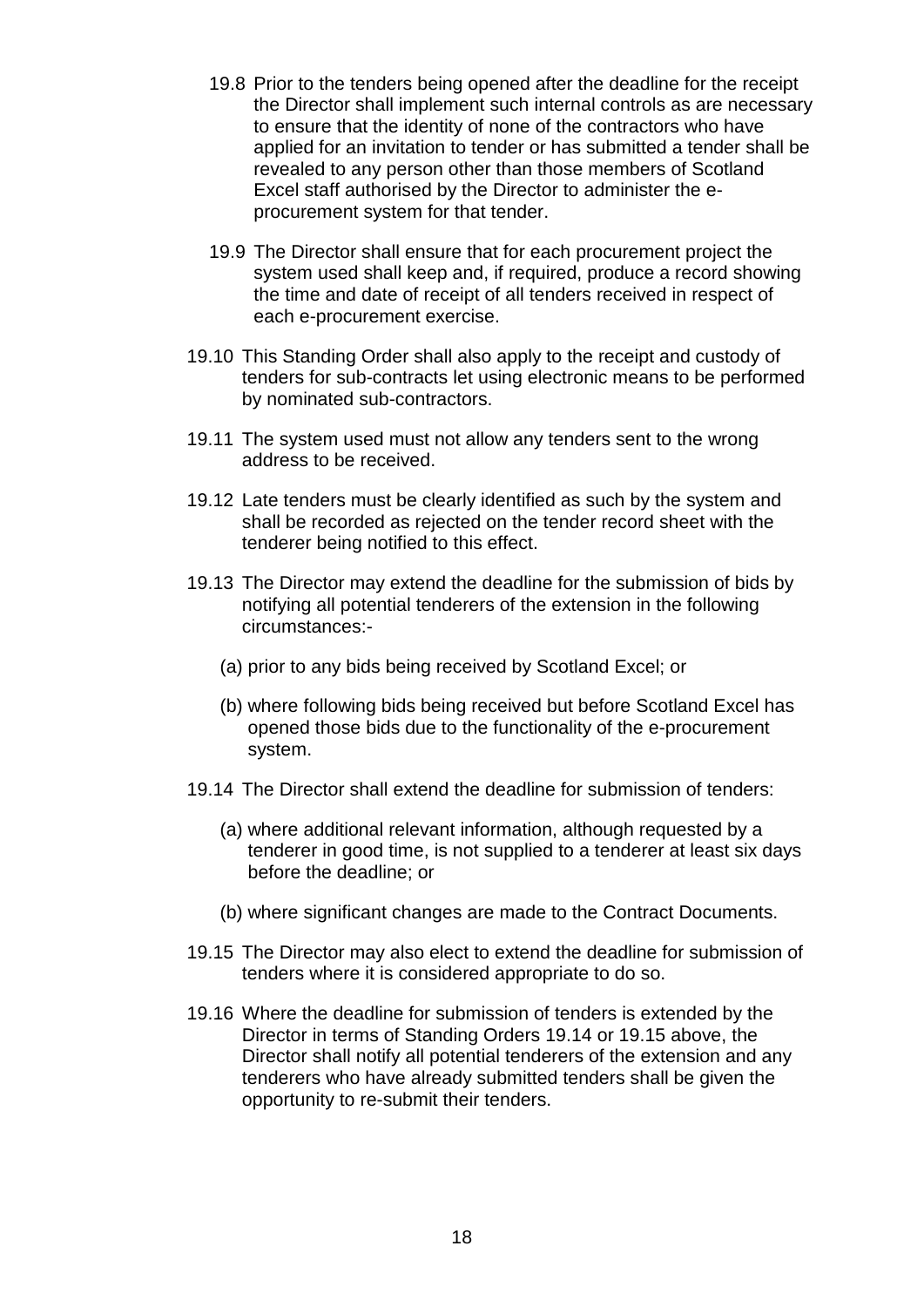# <span id="page-21-0"></span>**20 Opening of Tenders**

- 20.1 All tenders shall be opened in the presence a member of staff of Senior Procurement Specialist grade or over and at least one other member of staff, neither of whom is, at the time, directly involved in the contract to which the tenders relate.
- 20.2 A record shall be prepared to show who opened the tenders and who witnessed the process and the record shall be signed by the relevant officers.

### <span id="page-21-1"></span>**21 Electronic Auctions**

- 21.1 The following provisions apply to the undertaking of electronic auctions by or on behalf of Scotland Excel:-
	- (a) For the purpose of these Standing Orders, the expression "electronic auction" means a repetitive process involving an electronic device for the presentation of new prices, revised downwards, and/or new values concerning certain elements of tenders, which occurs after an initial full evaluation of tenders, enabling them to be ranked using automatic evaluation methods.
	- (b) The Director may authorise the carrying out of an electronic auction where satisfied that it is in the interests of Scotland Excel or any of the Member Authorities to do so and that the electronic auction is in accordance with the EU Procurement Rules.
	- (c) The Director may only authorise the carrying out of an electronic auction where she is satisfied that the likely benefit of an electronic auction will outweigh the costs of undertaking the electronic auction.
	- (d) An electronic auction may only be carried out where the possibility of the use of an electronic auction has been stated in the Contract Documents issued to contractors and, where the EU Procurement Rules apply, in the contract notice published in OJEU.
	- (e) For the avoidance of doubt, an electronic auction may be used where previous stages of a tendering procedure have not been undertaken using electronic means.
	- (f) Before proceeding with an electronic auction, the Director shall make a full initial evaluation of the tenders in accordance with the award criteria set and with the weighting fixed for them. All tenderers who have submitted admissible tenders shall be invited simultaneously by electronic means to submit new prices and/or new values.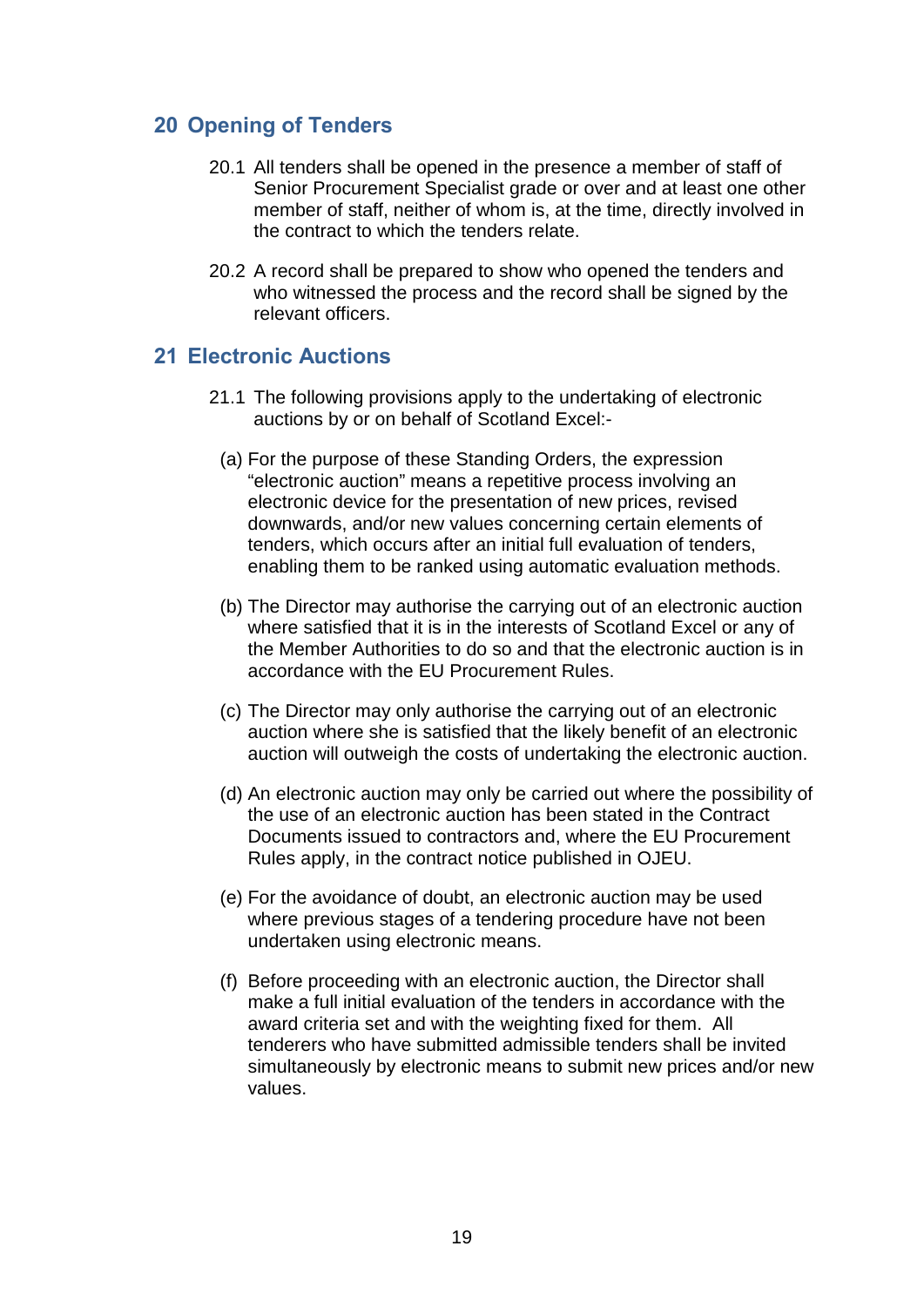- (g) At least two working days must elapse between the date on which the invitations referred to in Standing Order 21.1(f) are sent and the date of the electronic auction.
- (h) Throughout each phase of an electronic auction Scotland Excel shall instantaneously communicate to all tenderers involved at least sufficient information to enable them to ascertain their relative rankings at any moment. Scotland Excel may also, at any time, announce the number of participants in that electronic auction. In no case, however, may Scotland Excel disclose the identities of the tenderers during any phase of an electronic auction.
- (i) Prior to the commencement of any electronic auction, Scotland Excel shall intimate to all tenderers involved:-
	- (i) All relevant information concerning individual connection to the electronic system to be used in the electronic auction.
	- (ii) The date and time fixed for the start of the electronic auction.
	- (iii) The number of phases in the electronic auction.
	- (iv) The mathematical formula to be used in the electronic auction to determine automatic re-ranking of tenders on the basis of the new values or new prices submitted and incorporating the weighting of all the criteria set to determine the most economically advantageous tender.
	- (v) Where variant bids are authorised, a separate mathematical formula for each variation.
	- (vi) Proposed duration of the electronic auction together with any proposals for the extension of the duration of the electronic auction.
- (j) Any electronic auction will be subject to such additional procedural requirements as the Director considers necessary.

#### <span id="page-22-0"></span>**22 Technical and Financial Checks**

- 22.1 No tenderer may be awarded a contract for the supply of goods, materials or services or the execution of works unless, following a review of the proposed contractor, the Director is satisfied as to:-
- (a) the technical capability of the proposed contractor; and
- (b) the financial standing of the proposed contractor.
- 22.2 Where the Director considers it appropriate to do so, advice may be obtained from the Director of Finance and Resources of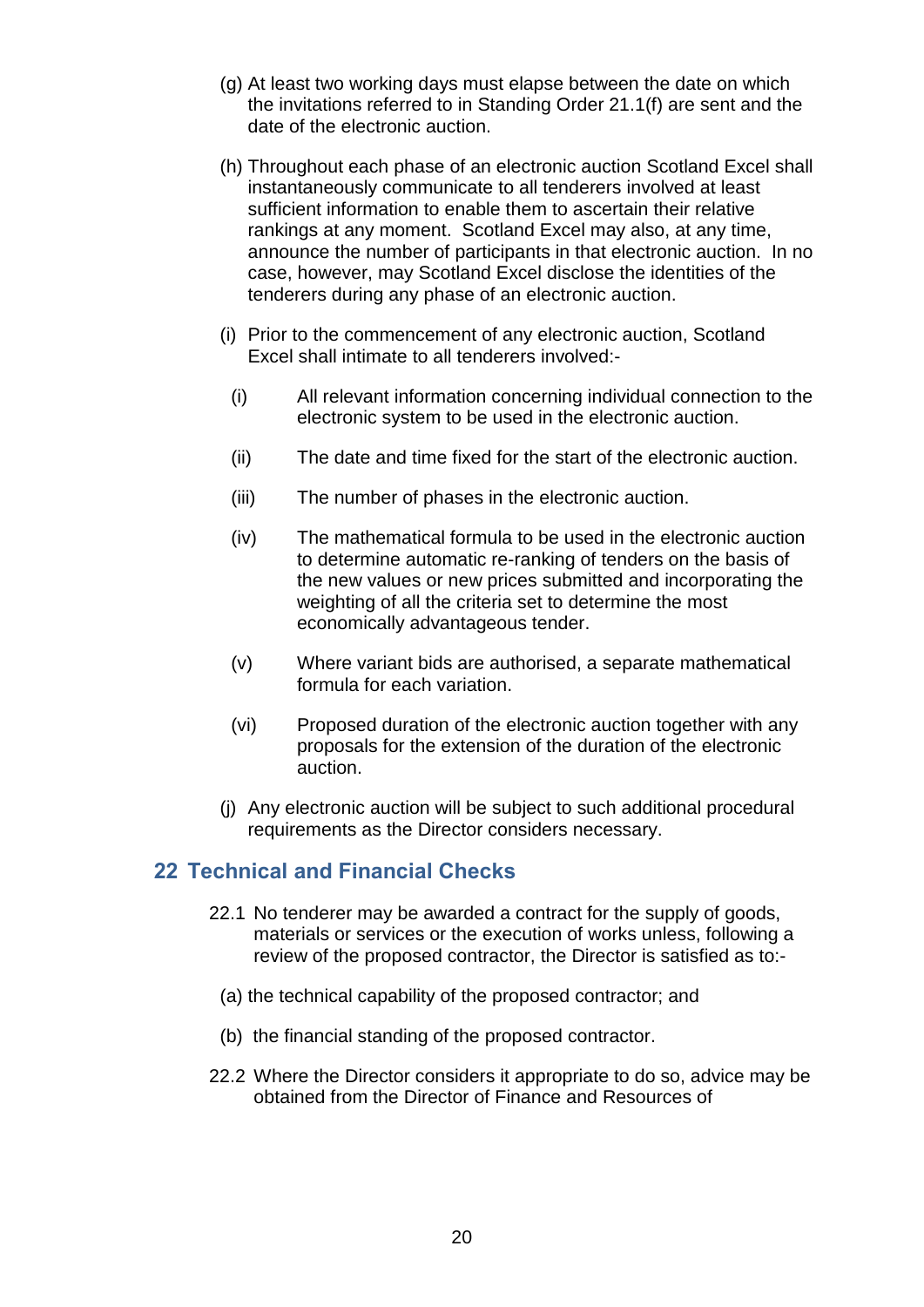Renfrewshire Council or his nominee on the financial standing of the proposed contractor.

- 22.3 It shall not be necessary to review the financial standing of proposed contractors where, for example:-
	- (a) the estimated value of the contract is £100,000 or below; or
	- (b) it has been reviewed in the preceding 12 months from the date of invitation to tender; or
	- (c) the Director considers the contract to be of low financial and operational risk.
- 22.4 Assessment of a tenderer's technical capacity shall include a determination by the Director as to whether:
	- (a) the tenderer meets the selection criteria; and
	- (b) any exclusion grounds under the Procurement Reform Rules, or where appropriate the EU Procurement Rules, apply to the tenderer.
- 22.5 The assessment under Standing Order 22.5 shall be based initially on the ESPD submitted by the tenderer but, at any moment during the procedure, the Director may require the tenderer to submit all or any of the supporting documents where the Director considers this is necessary to ensure the proper conduct of the procedure.
- 22.6 Where a procedure requires a shortlist of participants to be prepared, before a participant may be included on the shortlist the Director shall:-
	- (a) verify that the participant whom he/she intends to shortlist meets all relevant criteria; and
	- (b) require the participant to submit such means of proof and supporting documents that the Director considers to be necessary.
- 22.7 Before preparing any report to seek approval to award a contract, except a contract which is a direct award under a framework, the Director shall:-
	- (a) verify that the participant who is the proposed contractor meets all relevant criteria; and
	- (b) require the participant who is the proposed contractor to submit such means of proof and supporting documents that the Director considers to be necessary.
- 22.8 Where the Director is unable to verify that a participant meets all the relevant criteria, or where a participant fails to submit such means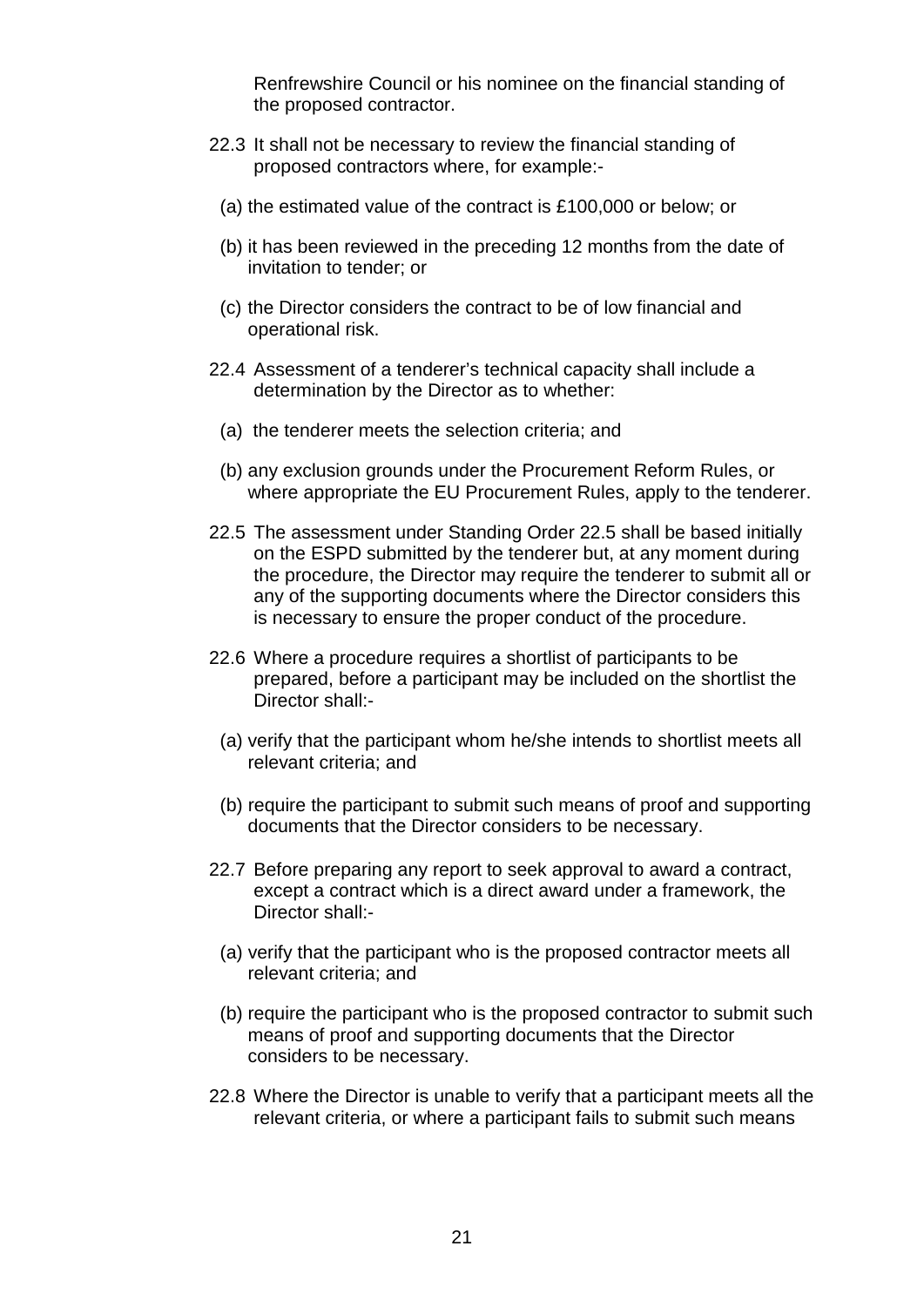of proof as required by the Director in terms of this Standing Order, the participant shall be excluded from the procedure.

22.9 The Director shall keep a record showing the results of each check of the technical capacity and financial standing of proposed contractors.

# <span id="page-24-0"></span>**23 Checking of Tenders & Post Tender Negotiations**

- 23.1 All tenders shall be subject to checking by the Director who shall, if required by Standing Order 24.3, prepare and submit a written report in respect of all the tenders received in a form that complies with Standing Order 25 and containing a specific recommendation as to the acceptance of the successful tender or tenders and the reasons therefor.
- 23.2 Where the Director considers that a tender may be abnormally low, the procedures in the EU Procurement Rules shall be followed.
- 23.3 Between the last date and time for the receipt of tenders and the date on which a decision is taken as to which, if any, tender is to be accepted the Director may instruct members of staff or consultants to enter into post tender negotiations. Post tender negotiations shall only be used in circumstances where the Director has identified a tenderer who has submitted the best price of the most economically advantageous tender to Scotland Excel for a contract or part of a contract and where the Director is satisfied that there is scope for improvement in the offer received and that such negotiations will be in the best interests of securing value for money or improved terms and conditions for Scotland Excel. Post tender negotiations may only be used with that tenderer so identified. Post tender negotiations shall not be used to put other tenderers at a disadvantage or to distort competition.
- 23.4 Where it is considered possible that post tender negotiations might apply, a clear indication will be give to prospective contractors in the tender documents that post tender negotiations might be considered.
- 23.5 Between the last date and time for the receipt of tenders and the date on which a decision is taken as to which, if any, tender is to be accepted, the Director may instruct members of the Director's staff or consultants to contact a tenderer in respect of any contract in cases where such contact may be necessary to validate or clarify the terms of the tender or to effect any necessary adjustments but for no other purpose.
- 23.6 Notwithstanding the other terms of this Standing Order 23, where examination of the tenders reveals obvious errors or discrepancies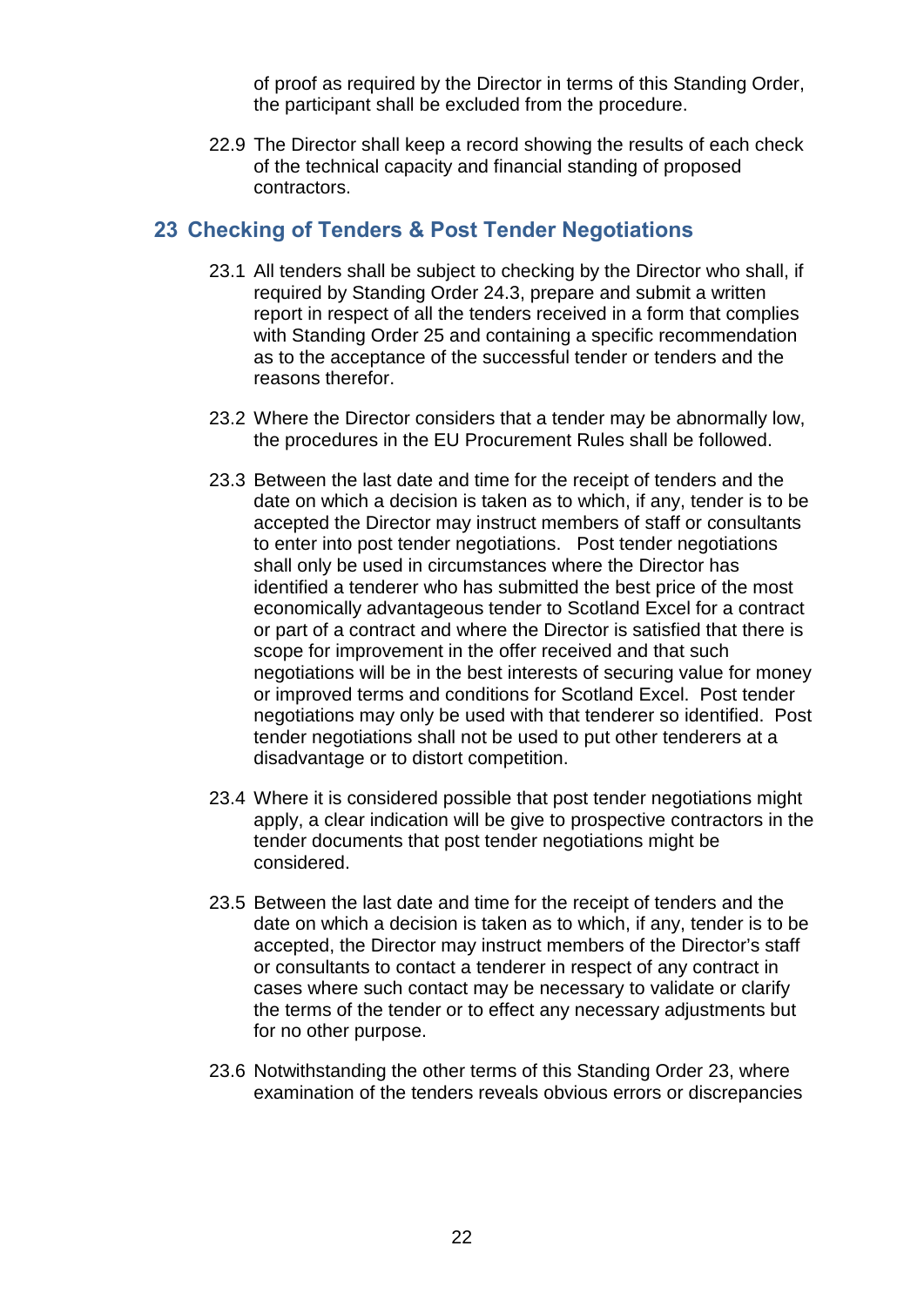which would affect the tender figures, these errors will be dealt with in the following manner:-

- (a) Any obvious arithmetical errors will be rectified by the appropriate officer checking the tenders and the amount of tender shall be held to be the amount so rectified and the tenderer informed in writing of the corrected amount.
- (b) Where there is an obvious and genuine error in rates occurring, the tenderer will be given the opportunity of either confirming that they agree to their tender being considered with the error remaining or withdrawing their tender. This procedure must be undertaken in writing. Should the tenderer decide to withdraw their tender, it will not be considered for acceptance. The tenderer must not be given the opportunity to submit an amended tender.
- 23.7 A full written record shall be kept by the Director of all contracts where post tender negotiations have been used and the written record will be retained with the original tender. The written record will include the justification for authorising post tender negotiations, the nature of the negotiations undertaken, the outcome of such negotiations and shall detail any additional terms agreed by Scotland Excel.

# <span id="page-25-0"></span>**24 Acceptance and Giving Reasons for Decisions**

- 24.1 Where a contract is to be awarded following the evaluation of tenders against criteria set out in the Contract Documents, the Director shall keep a written record showing the assessment of each valid tender against those criteria and demonstrating why the successful tenders were accepted.
- 24.2 In cases where the value of the contract exceeds £50,000 but does not exceed the Threshold, the contract shall be accepted by the Director. Where a contract is accepted in the aforementioned circumstances the Director shall report the award of the contract to the Executive Sub-Committee as soon as reasonably practicable thereafter.
- 24.3 In cases where the value of the contract exceeds the Threshold, the contract shall be accepted by the Director or, on her instructions, by the Clerk on the authority of the Executive Sub-Committee. However, in circumstances where Scotland Excel has undertaken work on behalf of a third party who is not a member of Scotland Excel for contracts where the value exceeds the Threshold the Director may accept the contract, providing that she has obtained clear instruction and the necessary authority from the third party to do so and shall report the award of the contract to the Executive Sub Committee as soon as reasonably practicable thereafter.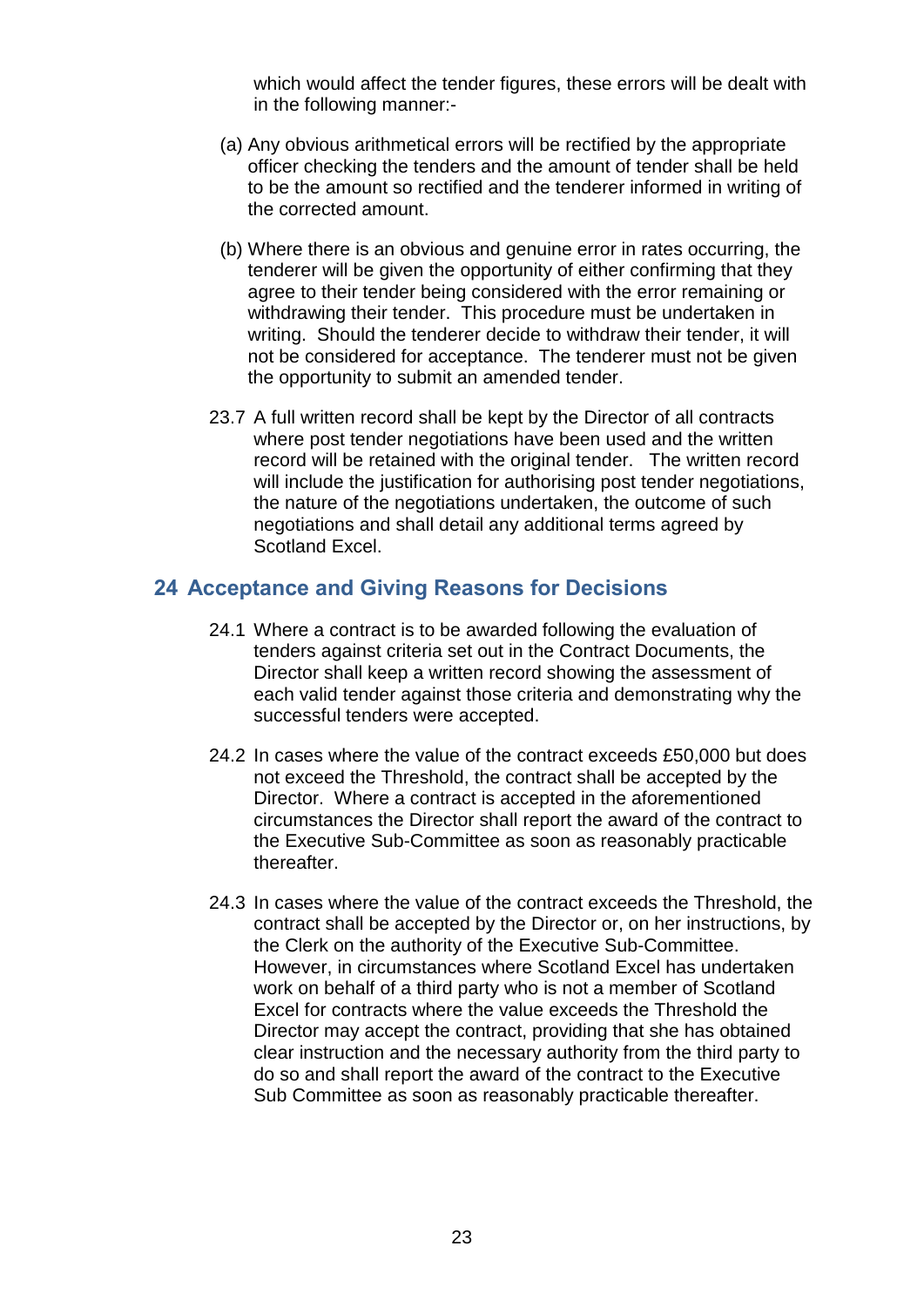- 24.4 In cases where the value of the contract exceeds the Threshold and in the opinion of the Management Group, urgency precludes obtaining the approval of the Executive Sub-Committee, the contract may be accepted by the Director or the Clerk on the authority of the Management Group, provided always that the acceptance of a contract in such circumstances is subject of a report to the next meeting of the Executive Sub-Committee.
- 24.5 Member Authorities may request Scotland Excel to undertake a tendering procedure on their behalf but may specifically request that the acceptance of the contract following on from that procedure is dealt with by the Member Authority in accordance with that Member Authority's Standing Orders relating to contracts. In such circumstances paragraph 22.1 to 22.5 do not apply to the award of that contract.
- 24.6 The Director may terminate any tendering or negotiated procedure at any time up to the award of the contract where she believes that justification exists for that course of action. Where the Director does decide to terminate a tendering or negotiated procedure the Director shall write to all tenderers involved in that procedure informing them of her decision and the reasons for that.
- 24.7 In accordance with the Procurement Reform Rules, where a participant is excluded from a procedure at any stage before submitting a tender, the Director shall notify the participant in writing and provide reasons as soon as reasonably practicable.
- 24.8 Where, after submission of tenders, a decision is taken to eliminate a tenderer from a tendering procedure, for example where a tender is incomplete or fails to meet the minimum criteria, the relevant tenderer shall be notified as soon as is reasonably practicable by the Director.
- 24.9 All tenderers shall be informed in writing of the success or otherwise of their tender as soon as is reasonably practicable after the approval of the successful tender.
- 24.10 Except in the case of letters issued to successful tenderers by the Clerk in terms of Standing Orders 24.3 and 24.4, the Director shall be responsible for writing to tenderers but may request the Clerk to issue the letters on her behalf.
- 24.11 Communication with tenderers may be undertaken using Scotland Excel's e-procurement system.
- 24.12 Where the EU Procurement Rules apply, no tender shall be accepted until the date when the mandatory standstill period in terms of those Rules has expired and the Director is satisfied that no valid challenge has been received to the contract award decision.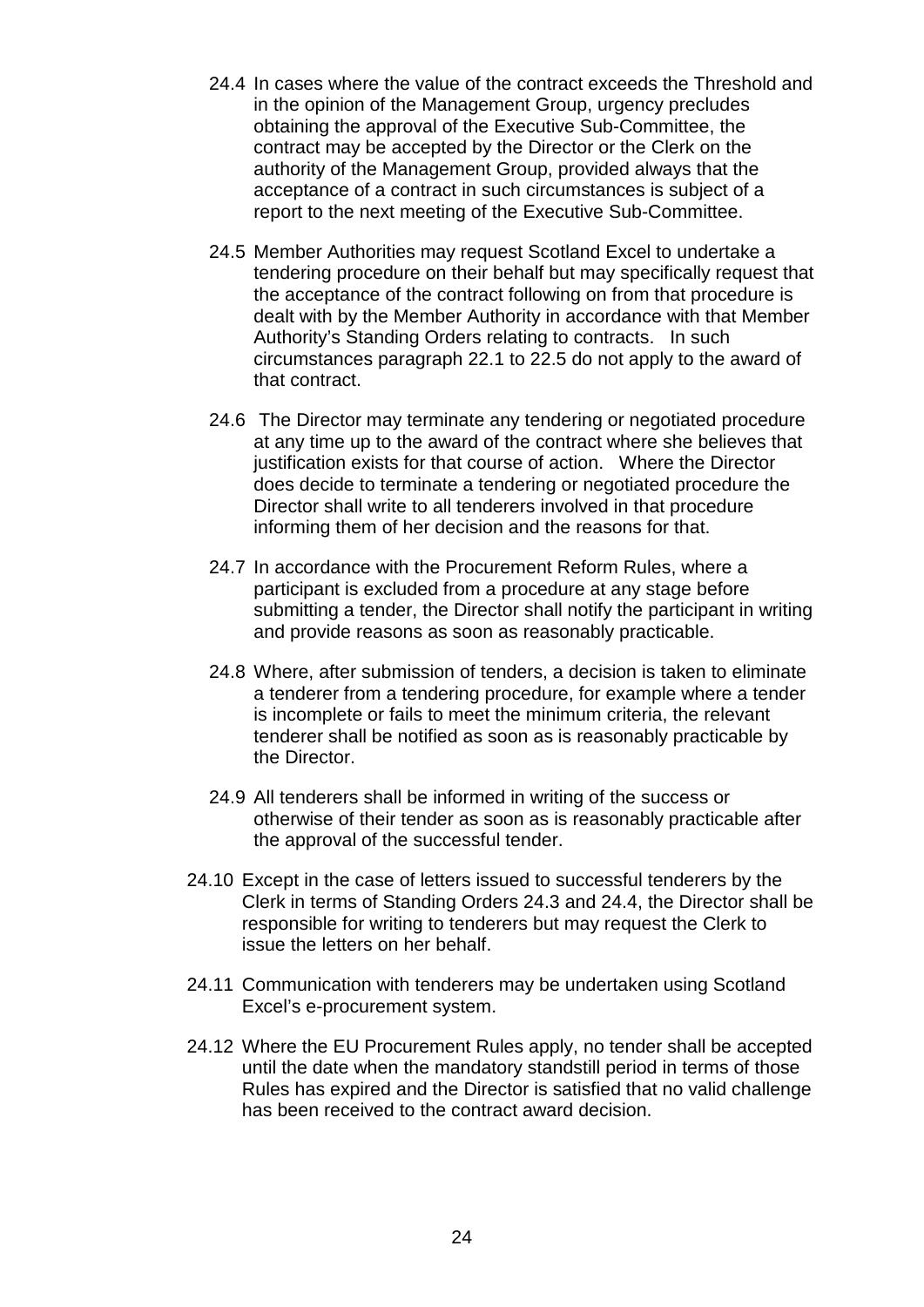- 24.13 The mandatory standstill period is a period of at least 10 calendar days between the date of dispatch of the letters issued under Standing Order 24.8 and the date when it is proposed to enter into the contract.
- 24.14 Where a mandatory standstill period is not required, the Director may elect to follow a voluntary standstill period if she considers it appropriate to do so.
- 24.15 Where a valid challenge is made to the contract award decision before the award of a contract is made, the Director shall provide a report (which at the Director's discretion may be written or verbal) to the next meeting of the Executive Sub-Committee setting out the nature of the challenge made; an explanation as to why the challenge is valid; and a recommendation on the further procedures to be followed.
- 24.16 The Director shall keep and maintain a register of all contracts that are not exempt from these Standing Orders and, in respect of each contract shall enter into that register, the following information:-
	- the name and address of the contractor;
	- a description of the purpose of the contract;
	- the duration of the contract; and
	- any other information relating to the contract which the Director considers to be material.

#### <span id="page-27-0"></span>**25 Content of Reports on Contracts**

- 25.1 For all contracts requiring the approval of the Joint Committee or the Executive Sub-Committee, a report will be submitted detailing the following:-
- (a) The nature of the requirements of the contract.
- (b) The tendering procedures adopted.
- (c) The selection and/or invitation of contractors and their responses to the invitation.
- (d) A comparative digest of offers received.
- (e) The recommendation on the award of the contract or contracts.

#### <span id="page-27-1"></span>**26 Nomination of Sub-Contractor**

26.1 Where a contract provides for the nomination of a sub-contractor, the appointment of a nominated sub-contractor shall comply with these Standing Orders.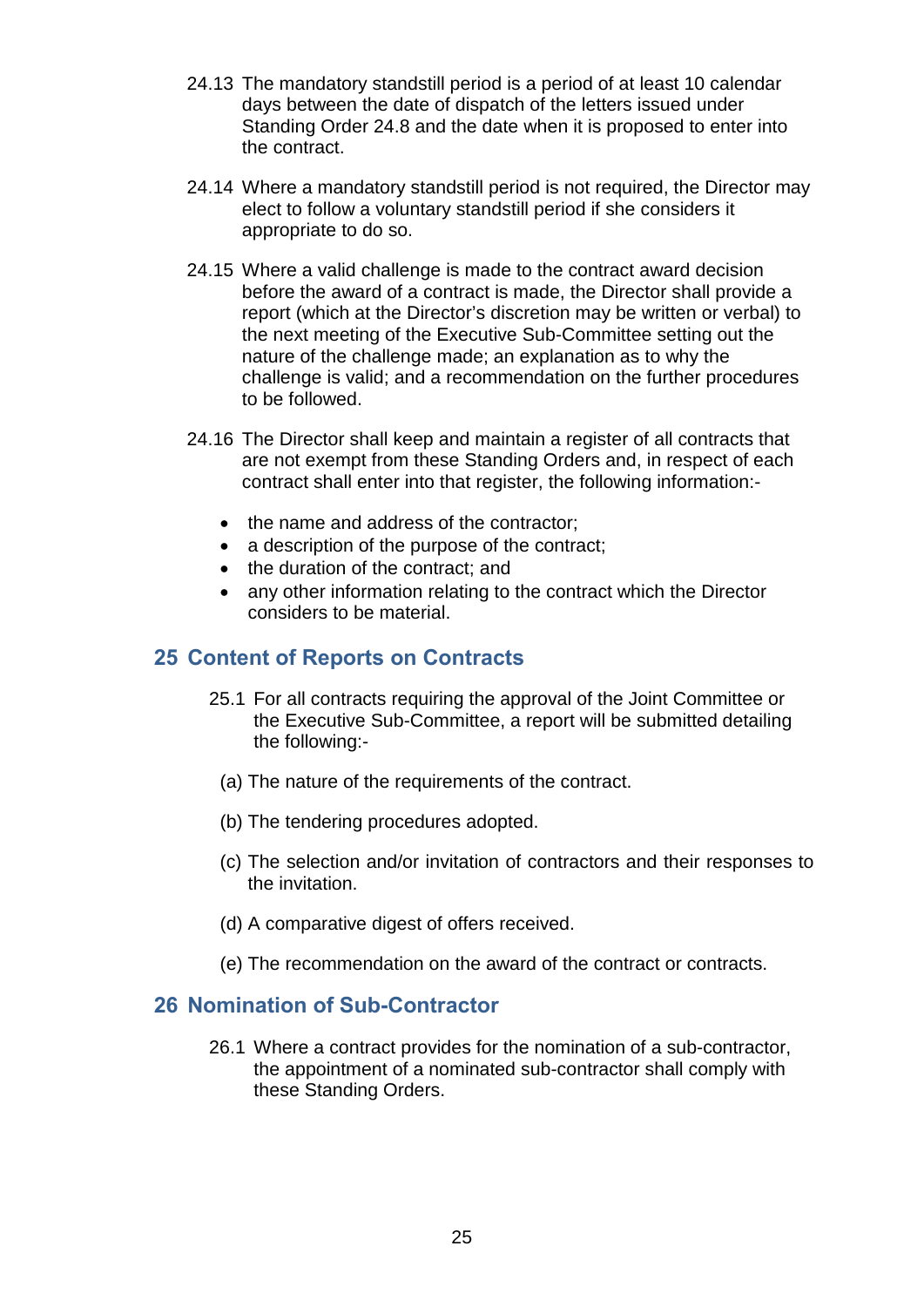# <span id="page-28-0"></span>**27 Framework Agreements**

- 27.1 Where the Director wishes to establish a Framework Arrangement ("the Framework") to provide for agreement on the terms for future contracts between Scotland Excel and the contractors for the purchase of goods, services or works, the following requirements shall be complied with:-
	- (a) Where the EU Procurement Rules apply, the Director shall establish the Framework in accordance with those Rules.
	- (b) In all other circumstances:-
	- i. The contractors to participate in the Framework will be selected from those who have responded to a notice.
	- ii. The notice shall be published on the Public Contracts Scotland website and in addition the Framework may be advertised in any other way the Director considers appropriate (including publication in the Official Journal of the European Union), taking into account the estimated value of the contracts to be let under the Framework and the importance of the subject matter of the Framework to Scotland Excel.
	- iii. The notice shall mention:-
		- A. that Scotland Excel wishes to establish a Framework;
		- B. a description of the goods, service or works which are to be purchased under the Framework;
		- C. a description of the procedure which is to be followed to establish the Framework;
		- D. where the procedure to be followed is similar to the open procedure:-
		- 1. a period, being not less than 14 days from the date of publication of the Notice within which prospective participants may apply for the tender documents; and
		- 2. a closing date for tenders to participate in the Framework to be submitted to Scotland Excel;
		- E. where the procedure to be followed is similar to the restricted procedure:-
		- 1. a period being not less than 14 days from the date of publication of the Notice, within which contractors may apply for the pre qualifying questionnaire; and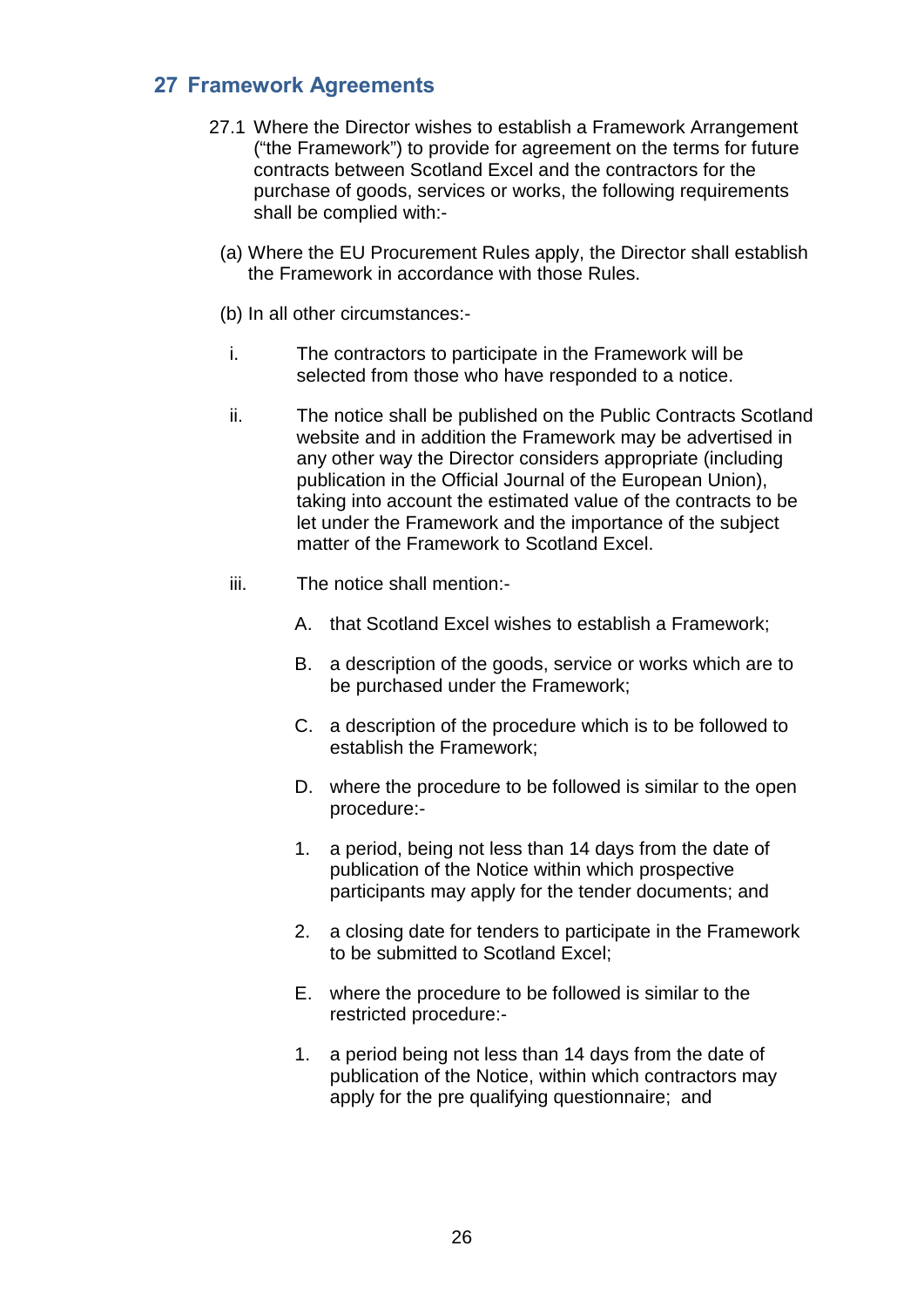- 2. a closing date for completed pre qualifying questionnaires to be submitted to Scotland Excel; and
- 3. The number of applicants that Scotland Excel intends to invite to tender which shall not be fewer than five. However, if fewer than five pre qualification questionnaires are received, all of those applicants meeting the minimum selection criteria shall be invited to tender.
- (c) The Contract Documents must contain the procedures to be used for the award of contracts.
- (d) The establishment of the Framework shall comply with Standing Order 24.
- 27.2 Where a Framework has been established in accordance with Standing Order 27.1, a contract may be awarded under the Framework without the requirement to seek further competition amongst the contractors on the Framework. However the contract must be awarded in accordance with the terms and procedures for award of contracts laid down in the Framework and, where the contract is to be awarded by Scotland Excel, in compliance with Standing Order 24.
- 27.3 Where a Framework has been established but it does not lay down all of the terms of a proposed contract including, for example, where a new item can legitimately be added to the Framework, a mini competition procedure shall be held under the Framework and in accordance with Standing Order 27.4 below.
- 27.4 Any mini-competition procedure in terms of Standing Order 27.3 shall be conducted in accordance with the procedures laid down in the Framework and the following:-
	- (a) every contractor on the Framework capable of performing the contract shall be issued with an invitation to take part in the mini competition. All invitations shall be issued at the same time.
	- (b) the invitations shall specify the closing date and time for submission of tenders under the mini competition procedure. The time limit fixed for the return of the tenders shall take into account factors such as the complexity of the subject matter of the contract and the time needed to submit tenders, but in any event shall not be less than 10 working days from the date the invitation to take part is issued.
	- (c) each tender shall be kept confidential until the expiry of the time limit for the receipt of tenders;
	- (d) the award of contract shall be made to the contractor or contractors who have submitted the best tender or tenders on the basis of the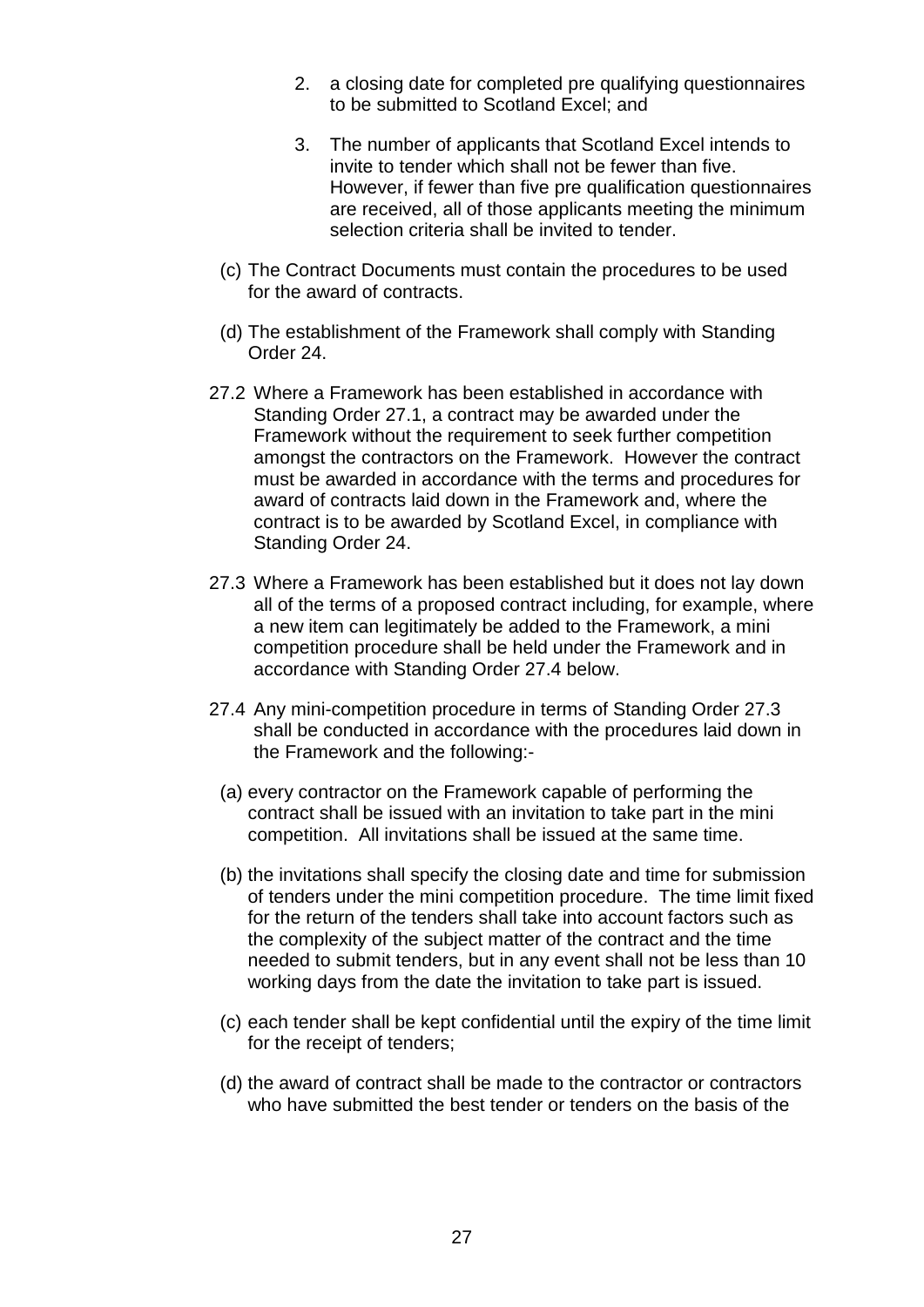award criteria specified in the Contract Documents based on the Framework documents; and

- (e) where following a mini competition procedure any award of contract is to be made by Scotland Excel, the contract shall be awarded in compliance with Standing Order 24.
- 27.5 The Director may elect to enter into contracts under an existing Framework that has been properly constituted by the Scottish Government; the Crown Commercial Service, or any other agency of the UK government; other Scottish Centres of Procurement Expertise; local authorities; and other collaborative bodies. Any such contracts must be entered into in accordance with the conditions applicable to the relevant Framework.

### <span id="page-30-0"></span>**28 Dynamic Purchasing Systems**

- 28.1 The Director may elect to establish and use a Dynamic Purchasing System ("DPS") if satisfied that:
	- (a) it is in the interests of Scotland Excel to do so;
	- (b) the DPS will only be used for commonly used purchases the characteristics of which, as generally available on the open market, meet Scotland Excel's requirements; and
	- (c) the costs of the DPS will not outweigh the likely benefits of using the DPS.
- 28.2 Any DPS established under this Standing Order shall be operated as a completely electronic process and, throughout its period of validity, shall be open for the admission of any suppliers who meet the selection criteria set by the Director.
- 28.3 Where the Director elects to establish and use a DPS, the rules for such a procedure set out in the EU Procurement Rules shall be followed.

#### <span id="page-30-1"></span>**29 Concessions**

- 29.1 Where Scotland Excel intends to grant a services concession contract or a works concession contract ("concession"), the Director shall be responsible for determining a best estimate of the financial value of the concession which shall be in accordance with the EU Procurement Rules, if applicable.
- 29.2 Based on the best estimate of the financial value of the concession, the Director shall determine the procedures that require to be followed in terms of these Standing Orders and, where applicable, the EU Procurement Rules.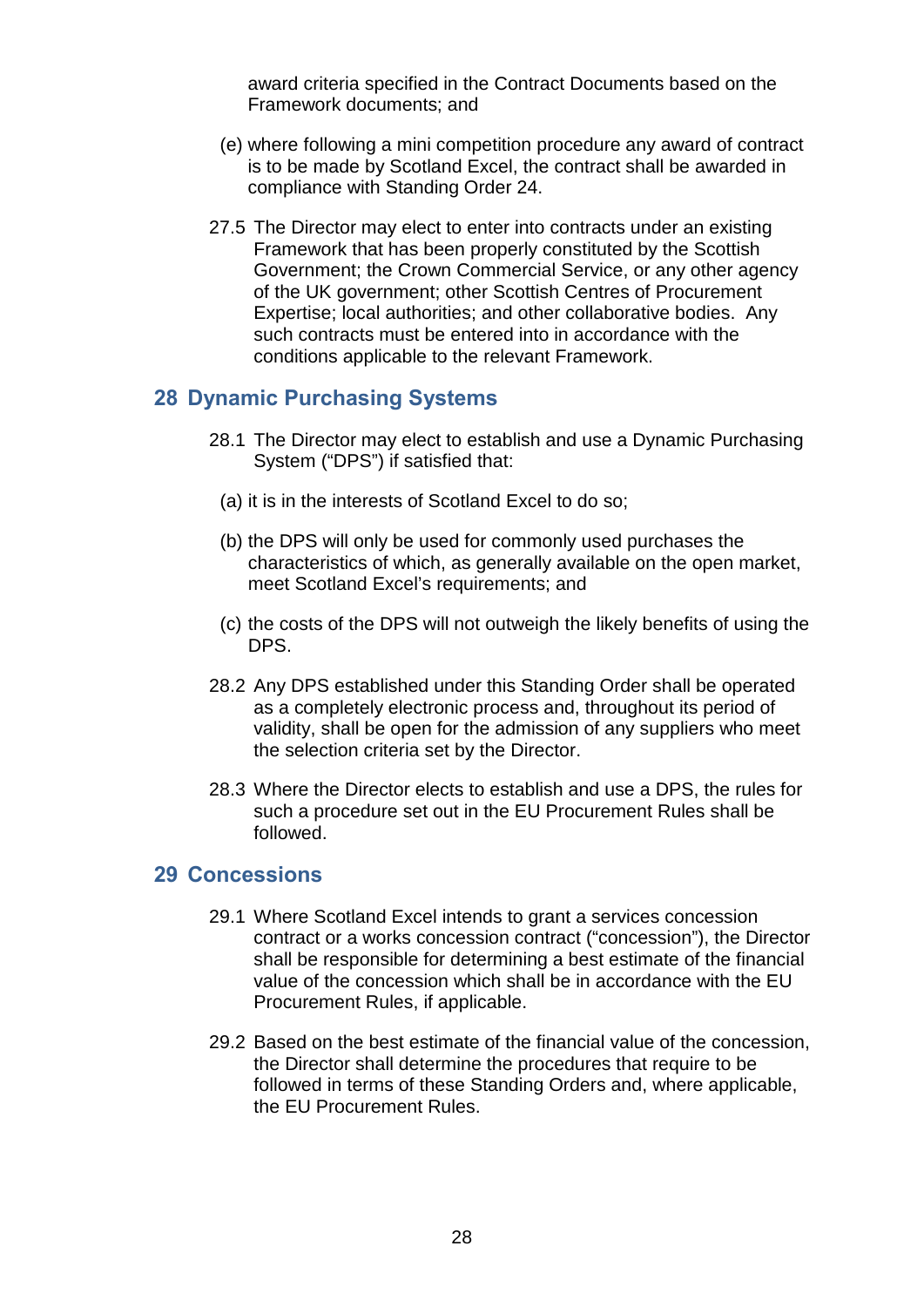# <span id="page-31-0"></span>**30 Design Contests**

- 30.1 Where the Director considers it appropriate to do so she may hold a design contest, which shall be a competitive procedure in which the Director invites the entry of plans and designs under predetermined rules under which the successful entry selected in terms of those rules is awarded a contract.
- 30.2 Where a design contest is to be held, a notice shall be placed on the Public Contracts Scotland website and the design contest may be advertised in any other way that the Director may consider necessary. The notice shall state:-
	- (a) that a design contest is being held;
	- (b) a description of the project;
	- (c) the place where a prospective competitor may obtain a copy of the rules; and
	- (d) the date not less than 14 days from the date of the publication of the notice by which the prospective competitor must initiate, in writing, their interest in being involved in the contest.
- 30.3 After the expiry of the period specified in the notice, invitations to tender shall be sent to at least three persons selected by the Director. If fewer than three persons have applied and are considered suitable by the Director, then invitations to tender shall be sent to all suitable persons. Where only one suitable applicant has applied the Director shall decide either to abandon the contest or to negotiate with the sole suitable applicant for the award of the contract using the Negotiated Procedure without Prior Publication of a Notice in Contract Standing Order 14.
- 30.4 The prior approval of the Joint Committee or the Executive Sub-Committee is required before a design contest in terms of this Standing Order is commenced.
- 30.5 For the purposes of these Standing Orders a design contest means a competition in which Scotland Excel:-
- (a) invites the entry of plans and designs;
- (b) establishes rules for the competition under which the plans or designs will be judged by a jury;
- (c) may award prizes; and
- (d) is enabled to acquire the use or ownership of plans or designs selected by the jury.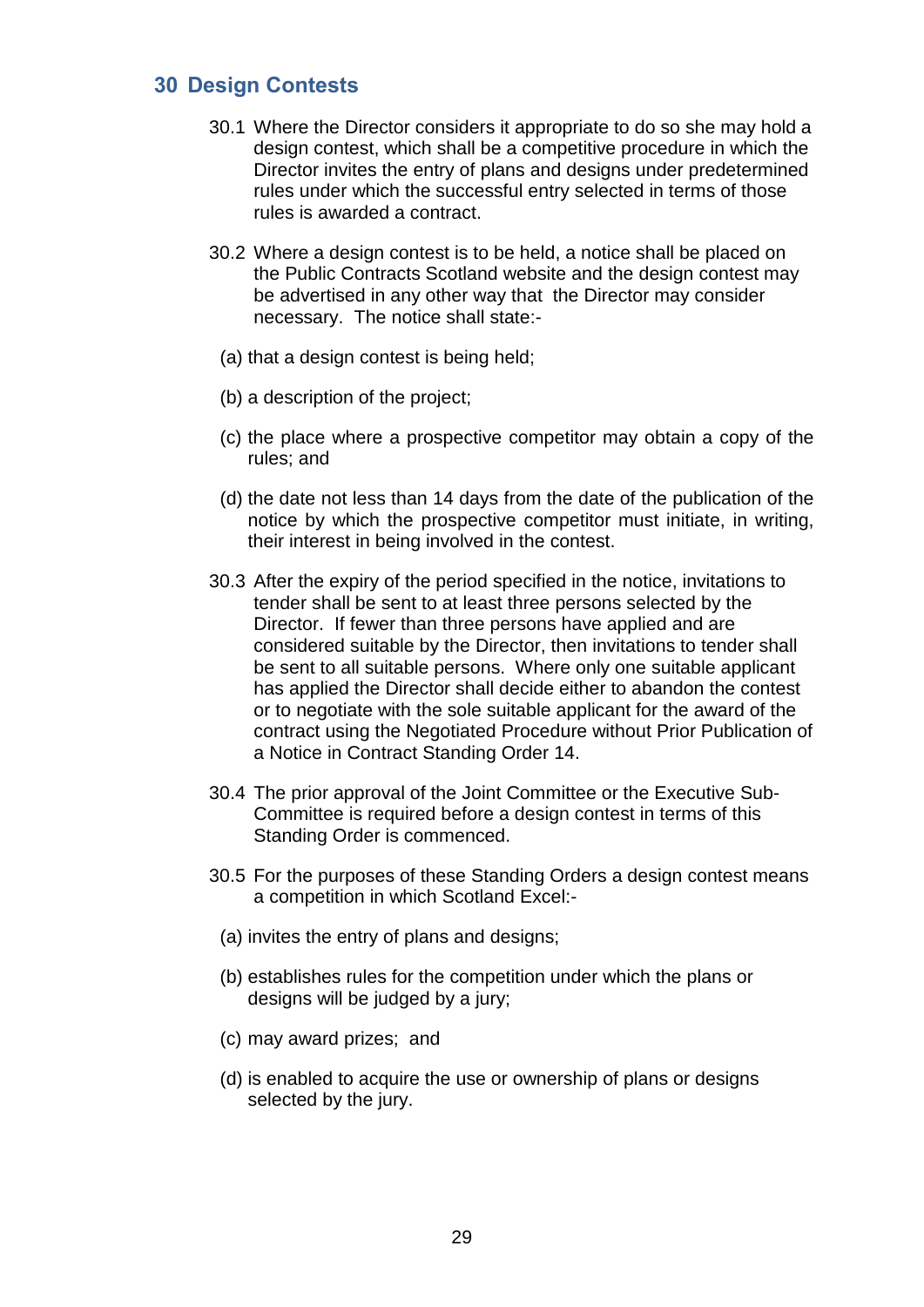# <span id="page-32-0"></span>**31 Specification of Standards**

31.1 Where there is a recognised British, European or International Standard applicable to any contract which is current at the date of tender, the Contract Documents shall require that the goods, materials or services to be used or supplied and all workmanship shall at least meet the requirement of that standard.

# <span id="page-32-1"></span>**32 Assignation, Sub-Contracting, Termination and Modification**

- 32.1 In every contract, there shall be a provision whereby the contractor shall be prohibited from transferring or assigning to any person or persons whatever, any portion of the contract without the prior written consent of Scotland Excel. The Director shall have the power to consent on behalf of Scotland Excel to the assignation of a contract.
- 32.2 The sub-contracting of any part of a contract except to the extent permitted in writing by the Director shall be prohibited.
- 32.3 The Director may exercise any power on behalf of Scotland Excel to terminate any contract or part of a contract or to terminate Scotland Excel's participation in a Framework Agreement or to agree to vary or amend the terms of any contract but only following consultation with the Clerk and subject to the Director and the Clerk being satisfied that it is reasonable and in the interest of Scotland Excel to exercise that power.
- 32.4 Where it is proposed to modify a contract or framework, the Director shall determine whether the proposed modification would require a new procurement procedure. For the avoidance of doubt, modification includes any changes to the scope; terms and conditions; value; or parties to the contract or framework.
- 32.5 Where the Director determines that a modification would not require a new procurement procedure, the procedures under Standing Order 36 shall be followed if the contract is a schedule of rates contract.

# <span id="page-32-2"></span>**33 Liquidated and Ascertained Damages**

33.1 Where the Director deems it to be appropriate following consideration of the risks involved, the Director shall ensure that the contract provides for liquidated and ascertained damages. The amount to be specified in each such contract shall be determined by the Director.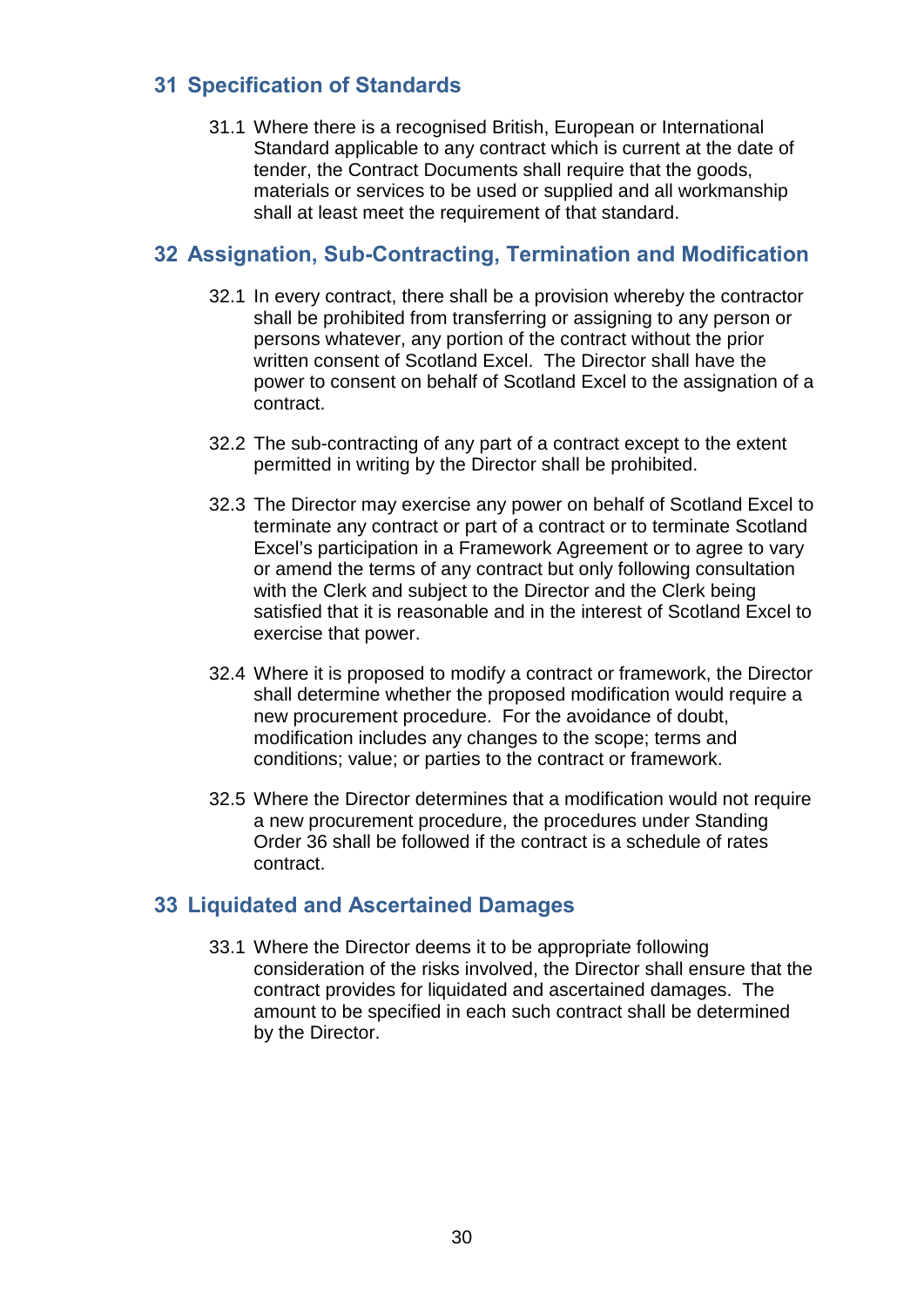# <span id="page-33-0"></span>**34 Prevention of Collusion and Corrupt or Illegal Practices**

34.1 In every written contract a clause shall be inserted to secure that Scotland Excel shall be entitled to cancel the contract and to recover from the contractor the amount of any loss resulting from such cancellation if the contractor or the contractor's representative (whether with or without the knowledge of the contractor), shall have practised collusion in tendering for the contract or any other contract with Scotland Excel or any Member Authority or shall have employed any corrupt or illegal practices either in the obtaining or performance of the contract or any other contract with Scotland Excel or any Member Authority.

# <span id="page-33-1"></span>**35 Health and Safety**

35.1 No contract to which these Standing Orders apply will be accepted unless the contractor satisfies Scotland Excel that the contractor is operating health and safety policies which conform with current legislation.

# <span id="page-33-2"></span>**36 Schedule of Rates Contract**

- 36.1 In every works contract which is a schedule of rates contract, the Director shall, prior to invitations to tender being issued, fix an indicative total value for the contract. The indicative total value shall be set out in any report to the Executive Sub-Committee.
- 36.2 Where it becomes apparent to the Director that the indicative total value is likely to be exceeded, the Director shall ensure that a report on the matter is submitted to the next meeting of the Executive Sub-Committee. Where a contract has not been advertised under the EU Procurement Rules and the increase in the value of the contract is such that the EU Threshold is likely to be exceeded, no further orders shall be made under the contract.
- 36.3 The Director shall ensure that a condition is inserted in any such contract to the effect that the indicative total value of the contract cannot be exceeded without the approval of Scotland Excel.

# <span id="page-33-3"></span>**37 Sustainable Procurement**

- 37.1 The Director shall be responsible for ensuring that the Scotland Excel fulfils its Sustainable Procurement Duty.
- 37.2 The Director shall ensure that the Sustainable Procurement Duty is considered in the development of every Regulated Procurement and shall take into account how the Regulated Procurement can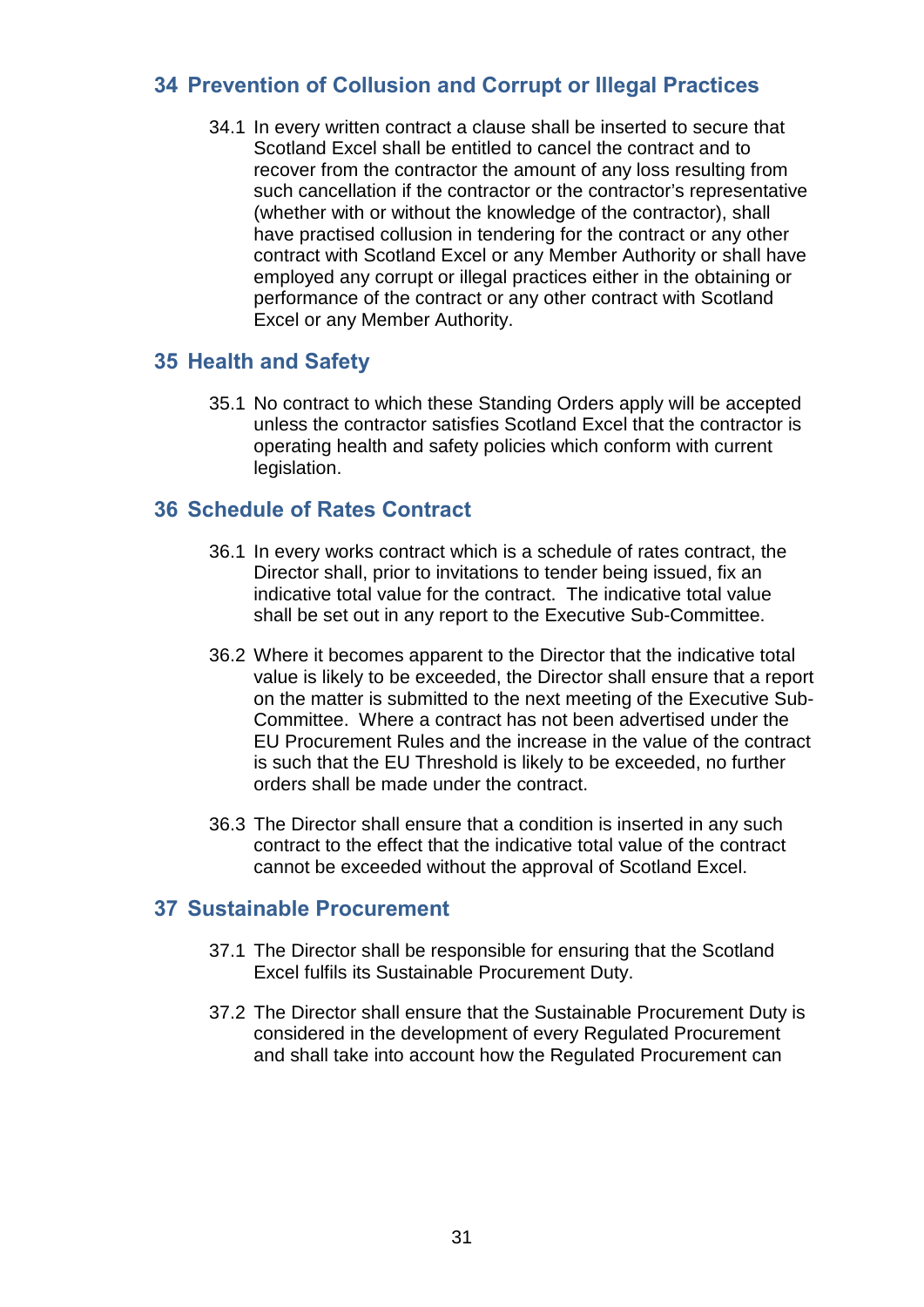- (a) improve the economic, social and environmental wellbeing of Scotland Excel's geographic area of operation;
- (b) facilitate the involvement of small and medium enterprises, third sector bodies and supported businesses in the Regulated Procurement; and
- (c) promote innovation.
- 37.3 Where improvements in terms of Standing Order 37.2 (a) have been identified, the Director shall ensure that the Regulated Procurement is carried out with a view to securing such improvements.

#### <span id="page-34-0"></span>**38 Consultants**

- 38.1 It shall be a condition of the engagement of the services of any consultant that:-
	- (a) they shall comply with these Contract Standing Orders as though they were officers of Scotland Excel; and,
	- (b) at any time during the performance of the contract, the consultant shall, on a request by the Director produce all records maintained by them in relation to the contract and on completion of the contract transmit all such records to the Director, if so required.
- 38.2 All contracts for consultancy services must set out clear output targets for performance by the consultant under the contract.

#### <span id="page-34-1"></span>**39 Records and Registers**

- 39.1 The Director shall maintain a contracts register in accordance with the Procurement Reform Rules.
- 39.2 Where these Standing Orders require that records or registers are kept, the Director shall obtain the approval of the Executive Sub-Committee prior to making arrangements for the disposal of any such records or registers.
- 39.3 The contracts register kept in accordance with Standing Order 39.1 is to be regarded as a permanent record of Scotland Excel and is not to be destroyed or disposed of.

#### <span id="page-34-2"></span>**40 Procurement Strategy and Annual Report**

40.1 In accordance with the Procurement Reform Rules, the Director shall prepare and publish a procurement strategy setting out how Scotland Excel intends to carry out Regulated Procurements in the next financial year.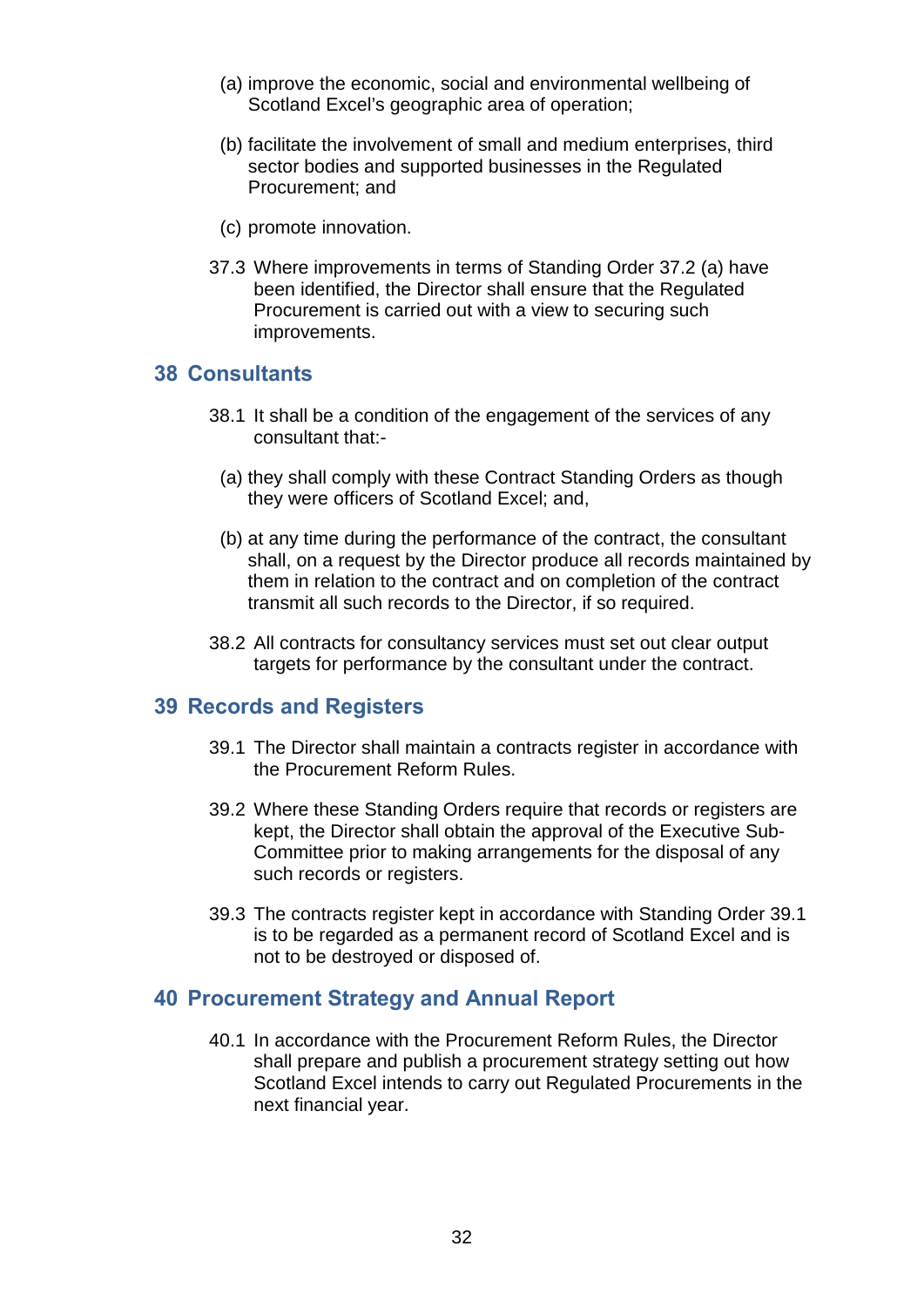- 40.2 Where Scotland Excel's procurement strategy for the current financial year requires to be reviewed, the Director shall make such revisions as are considered appropriate and publish the revised strategy.
- 40.3 The Director shall prepare and publish an annual procurement report on Scotland Excel's Regulated Procurement activities in relation any financial year as soon as reasonably practicable after the end of that financial year.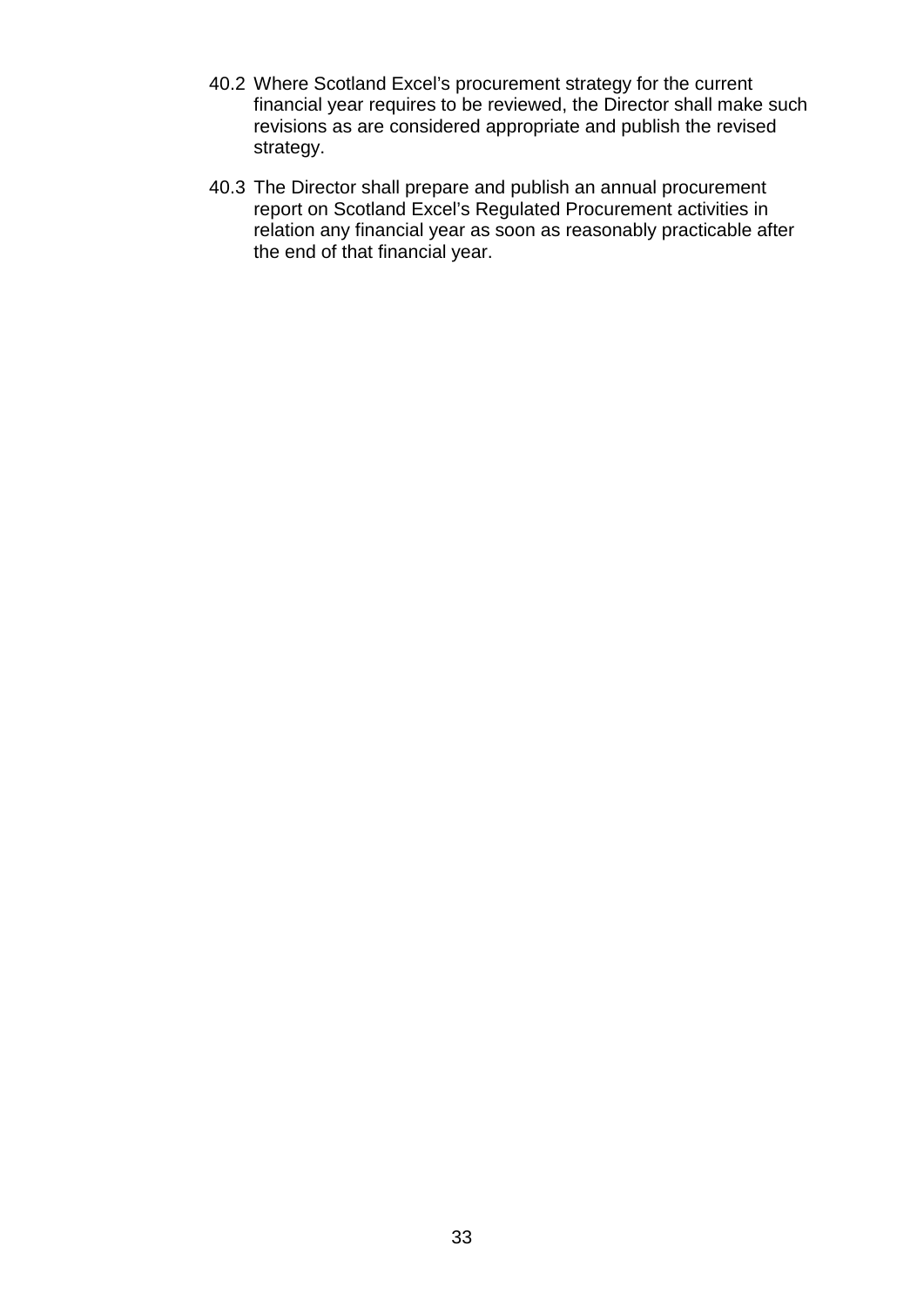#### **Special Arrangements for Contracts for Social and Other Specific Services and for Health or Social Care Services**

Unless varied by the special arrangements set out in this Schedule 1, the foregoing standing orders apply to contracts for Social and Other Specific Services and contracts for Health or Social Care Services. The special arrangements are as follows:

#### A. Procedures for the Award of Contracts for Social and Other Specific Services

A.1 Where a contract is for Social and Other Specific Services and the estimated value of the contract is equal to or greater than the threshold for Social and Other Specific Services, the Director shall follow the relevant procedures for such services set out in the EU Procurement Rules and the Procurement Reform Rules.

#### B. Procedures for the Award of Contracts for Health or Social Care Services

- B.1 Where a contract is for Health or Social Care Services and the estimated value of the contract is less than the threshold for Social and Other Specific Services, instead of using the procedures set out in the foregoing Standing Orders, the Director may elect to follow the procedures set out in the Procurement Reform Rules. In such circumstances, the Director may decide, that offers shall not be sought for example where:
	- (a) it can be demonstrated that the contract is of no interest to service providers in other EU member states; and/or
	- (b) the total sum to be paid under the contract is so low that service providers located in other EU member states would not be interested in bidding for the contract; and/or
	- (c) the service is of such a specialised nature that no cross-border market of suitable service providers exists; and/or
	- (d) advertising the contract would result in the loss of a linked service; and/or
	- (e) the services are required by a service user and can best be provided by the service user's existing service provider.
- B.2 Where a decision is taken under paragraph B.1 above that offers shall not be sought, the Director shall decide if and how the contract shall be advertised.
- B.3 Where a decision is taken under paragraph B.2 above not to advertise the contract, the Negotiated Procedure without Prior Publication of a Notice set out in Standing Order 14 shall be followed.